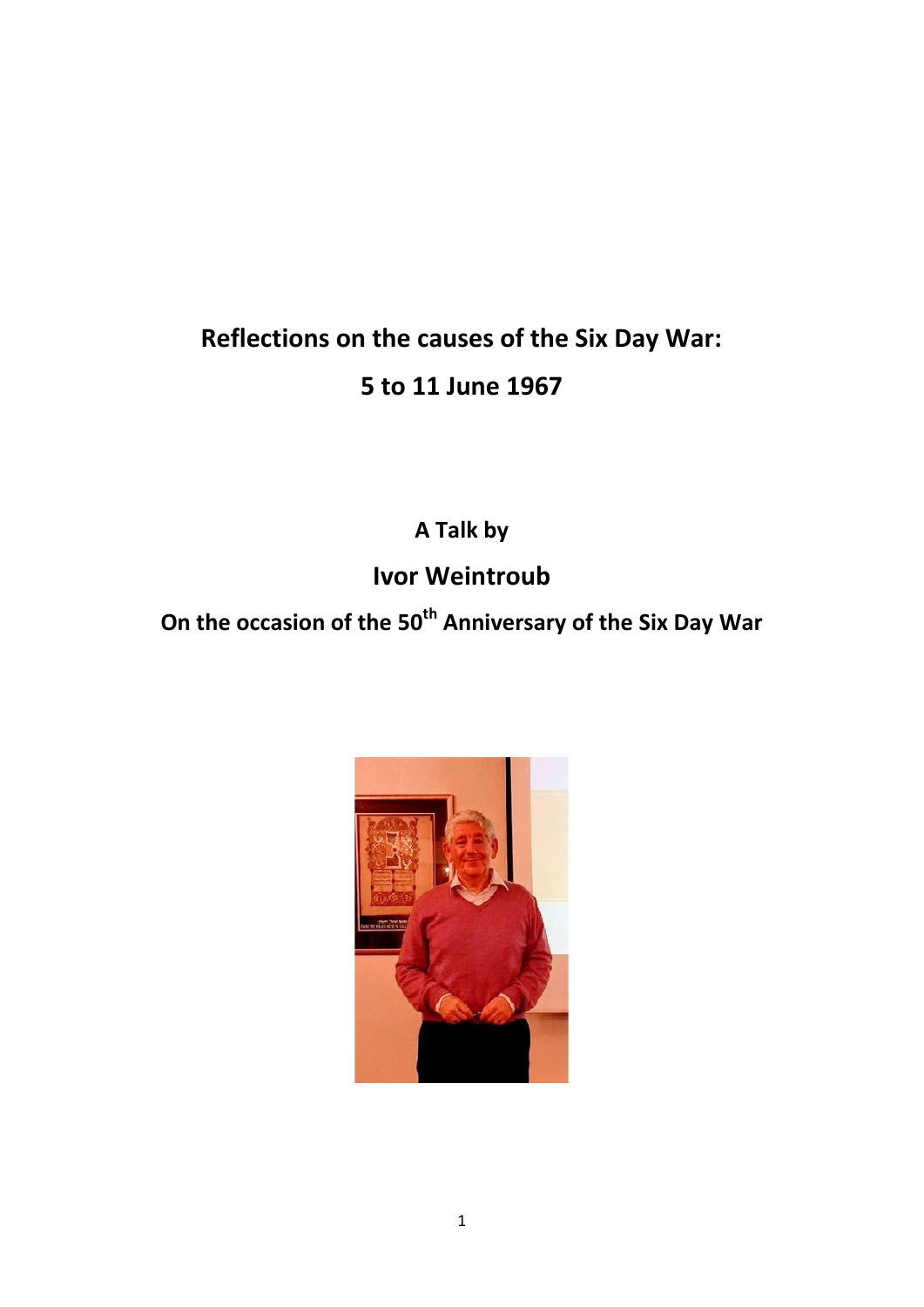## **Reflections on the causes of the Six Day War: 5 to 11 June 1967**

On the 5 June 1967 at 8.50 am the Israeli Air Force struck the Egyptian air-force whilst it was on the ground, by pre-emptive strike, and largely destroyed it as an effective fighting force. By the end of the day the air forces of Jordan and Syria had also been destroyed. This was a brilliant strategic and tactical success for the Israel Defence Forces.

It must not be assumed however that what followed was the result of a strategic plan by Israel to acquire territory, or indeed to defeat the combined Arab forces which were aligned against it by 5 June 1967, but was finally a plan to crush the Egyptian armed forces, with the intent of forcing Egypt into negotiations, and getting rid of Nasser. Indeed as I will argue the decision to go to war was only reached by the Government of Israel that had to make the decision, after division within its ranks had been overcome. On 2 June 1967 this happened at a meeting of the Cabinet, the general staff and the Ministerial Defence Committee, held at 9.25 am that day in the Pit, the Headquarters in Tel Aviv of the IDF. It was only a matter of days before the attack that the general staff reached agreement as to the mode of attack, as even they were divided, as to what the strategy should be on the ground. It was only once conflict began that later decisions were taken to attack the West Bank and the Golan Heights. The irony is that it was only after Jordan had been defeated that Defence Minister Dayan was prepared to agree to the assault of the Golan Heights, something to which he had been opposed before the war began. If any country is to be indicted for causing the war, then the indictment, as I hope you will see, must be first be laid against Syria, secondly the USSR, and lastly Egypt. It should be understood, however Nasser did not, want war until the crises that will be described occurred. Egypt, despite representations to Nasser by Field Marshal Amer to the contrary, was unprepared for it, but as a result of Egypt's hubris and the USSR's foreign policy, Egypt provoked the war: and was defeated.

The military forces of Israel, as you all know, are called the Israeli Defence Forces (*ZAHAL*)*.* This at the time of the war was a misnomer. You will see from the slide the opinion of the IDF's former Chief of Staff and the Defence Minister during the war, Moshe Dayan.

> "Although the Israeli army's official title is "the Israeli Defence forces," it is not a defensive force...the most visual manifestation of the new approach...is the lack of fortifications and fences along the border...simply put, Israeli Defence Forces are an aggressive offensive-minded fighting force. The Israeli military implements this approach in its thinking, planning and Modus Operandi. [The offensive values] run in [the military's DNA and [are] inscribed in the marrow of its bones."

Moshe Dayan April 1967 as cited in G. Laron, The Six Day War The Breaking of the Middle East (London: Yale University Press, 2017) p. 275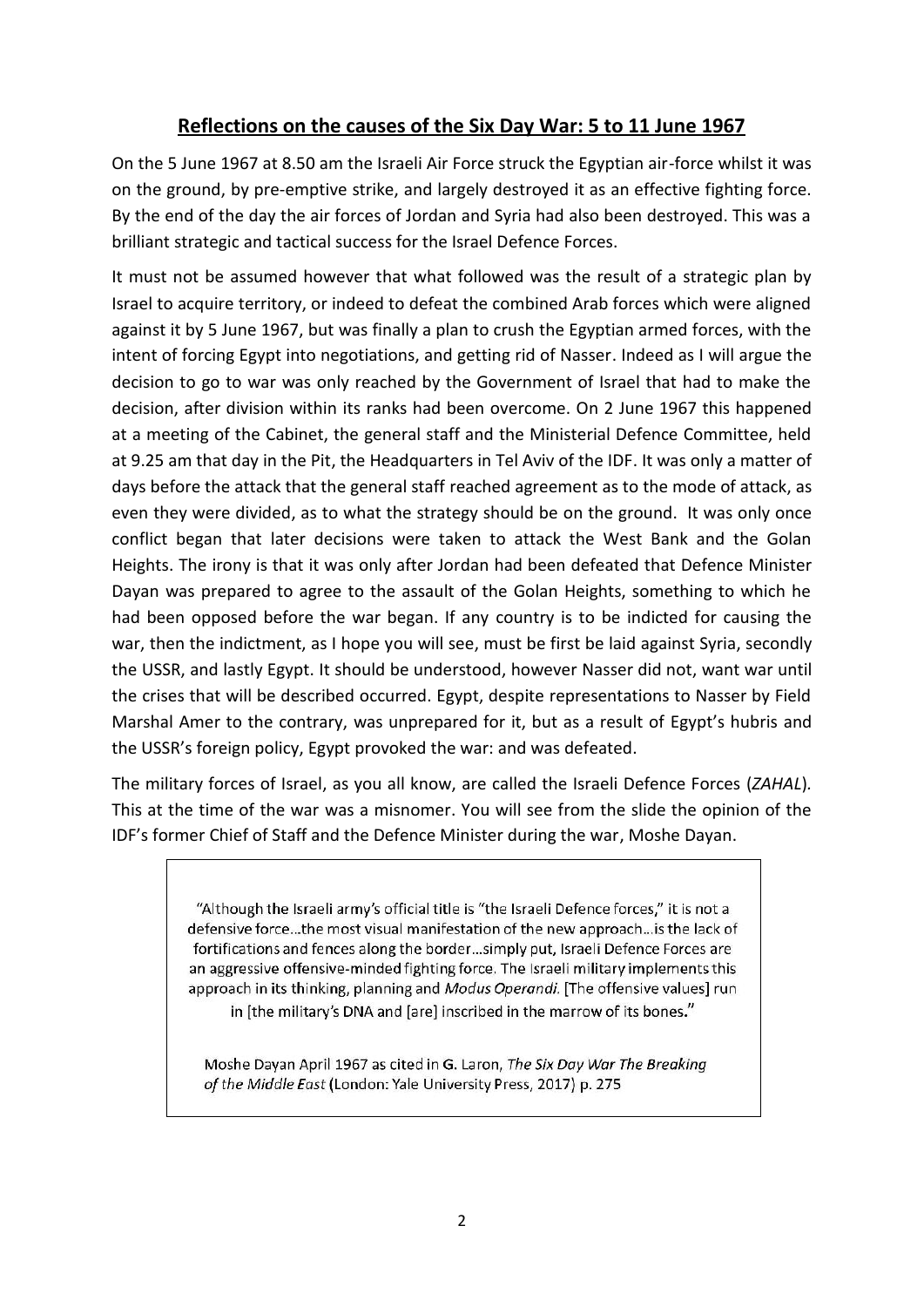The geo-political situation that Israel found itself in, thus dictated the strategy and tactics of the military. Nevertheless as Israel was and is an elective democracy there was no dissent from the Chief of Staff or his general staff that the decision to go to war, or indeed to take any action, could only be made by the Government Nevertheless it was the duty of the Chief of Staff to devise strategy that enabled the politicians to make that decision, unlike most other democracies where policy determines the need for the military to devise a strategy to achieve the political objective. It was the delay in making the decision to go to war, and what should be done once the decision was made, that contributed substantially to the nervous breakdown of the Chief of Staff, Yitzhaq Rabin, for some 36 hours on 23 June 1967. He was burdened by a consciousness of failure because he realised Israel was on the verge of a war the government did not want and the army had not prevented – in fact some historians argue that it had precipitated by its previous actions. Rabin had so much authority that he was regarded as being quasi-ministerial, but his subordination to the political echelon was solid and unshaken. Despite Prime Minister Eshkol's trust in him, the government looked to him for solutions in a crisis that would not precipitate war. Rabin tried to convince ministers that there was nothing to fear from his policy of limited retribution against Syria. His view appeared to be justified until after the events of 7 April 1967 that I will deal with later. His policy was undermined by 19 May 1967 when it appeared that Egypt was preparing to fight Israel. Rabin felt that he had erred in his evaluation and had misled the Government. He now had to appear before them and tell them that the country must prepare for war, and for that purpose Israel must strike first. His assumed failure and other matters I will consider later led additionally to a crisis in government and the military.

The government, due to the speedy turn in events, was left in distress and insisted that Rabin delay until all political avenues had been explored.

By the armistice agreements concluded between Israel and Syria a demilitarised zone was fixed on the border where the Upper Galilee meets the Golan Heights. You will see on the slide that it is in sections before Lake Kinneret. The zones were originally farmed by farmers from both, but became a bone of contention. Both Israel and Syria sought to incorporate the zones within their control. It was the wish of the Israeli General Staff to incorporate the whole of the Golan Heights, and Gaza, for reasons that will become apparent, within Israel for security purposes. Such action, to annexe the Heights or Gaza, was not approved by the Government that wished to maintain the status quo. Realistically since 1956 until the Six Day War the Government understood any attempt to forcibly annexe territory would result in International approbation, leading ultimately to withdrawal. The strategical wishes of members of the General Staff and the Government was to lead to tensions within the Staff and between the Staff and Government.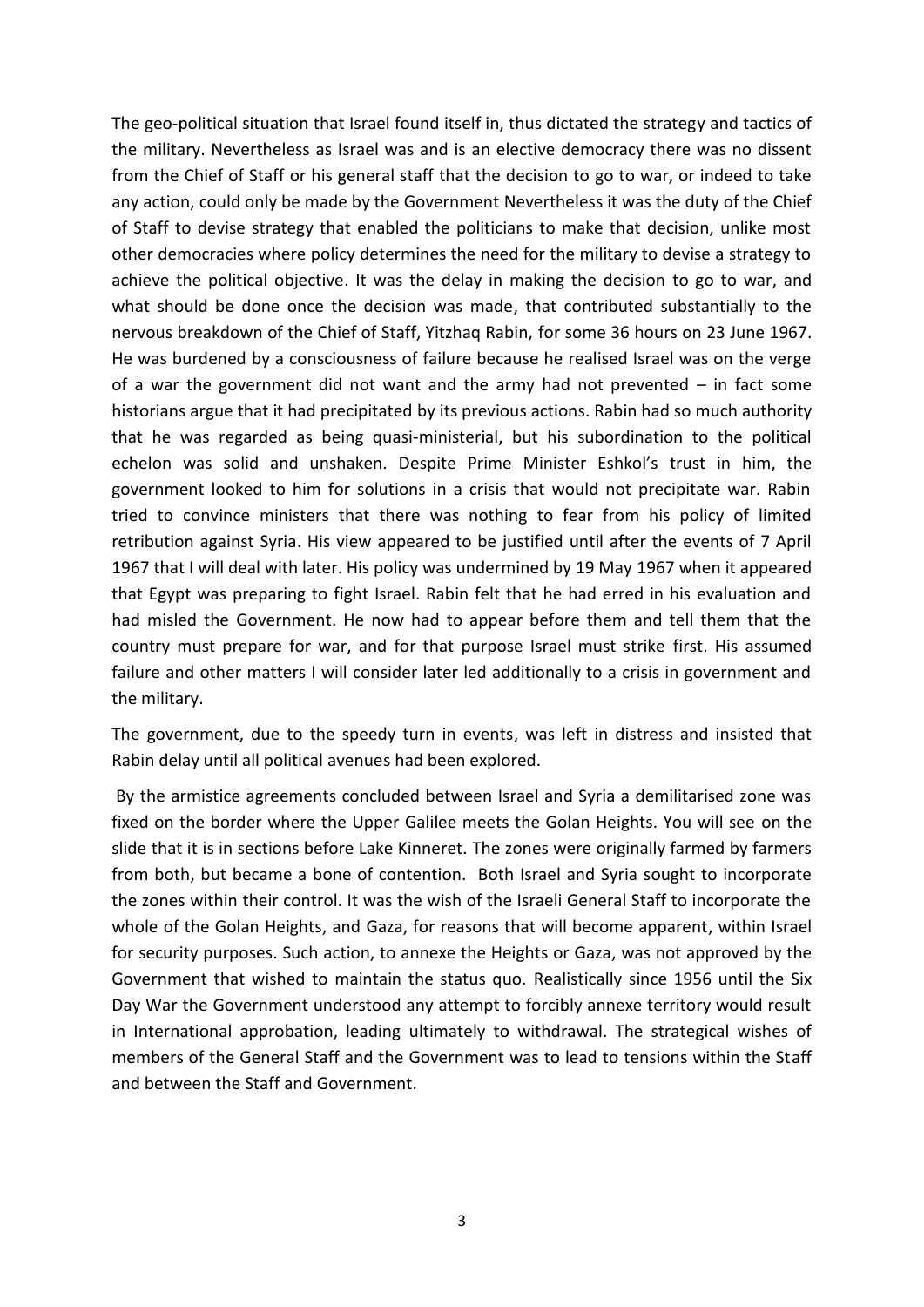

The Gaza Strip, after 1956, was relatively quiet as Nasser had no desire to give Israel pretext to invade either by war or by punishment of terrorist action. However Nasser did encourage by his patronage the foundation of the Palestine Liberation Organisation (PLO), formed in 1964. Nasser appointed Ahmed Shukairy, a lawyer as its head. He was instructed by Nasser to create the Palestine Liberation Army (PLA) which was to fight with the Arab Forces, at a time Nasser felt was right to go to war with the intent of destroying Israel. This he did not contemplate to be in 1964, or for many years hence. In 1964 Egypt was heavily involved in the civil war in Yemen, having at its peak, committed up to 70,000 of its forces fighting with the rebels to depose the Emir, who was in turn supported by Saudi Arabia, Britain, the Shah of Iran, and clandestinely, Israel the significance of which will become clear later. The involvement in the Yemen increased Egypt's budgetary expenditure on the military from 7.1% in 1962, to 12.2% in 1964, at a time when Egypt was experiencing severe budgetary difficulties, as were all the non-oil producing states in the region.

Nasser's main problem was feeding his population which was the largest in the region. Egypt's main export was cotton. Nasser had largely lost economic aid from the USA during the 1950's when, as a result of the USA's refusal to supply arms to Egypt, Nasser turned to the USSR which took up the supply and then financed the building of the Aswan Dam, when the USA withdrew support, because Nasser had turned to the USSR.

The USA then employed, under President Kennedy, a rigid foreign aid programme that demanded that exports of wheat would have to be paid for in dollars, that is by the foreign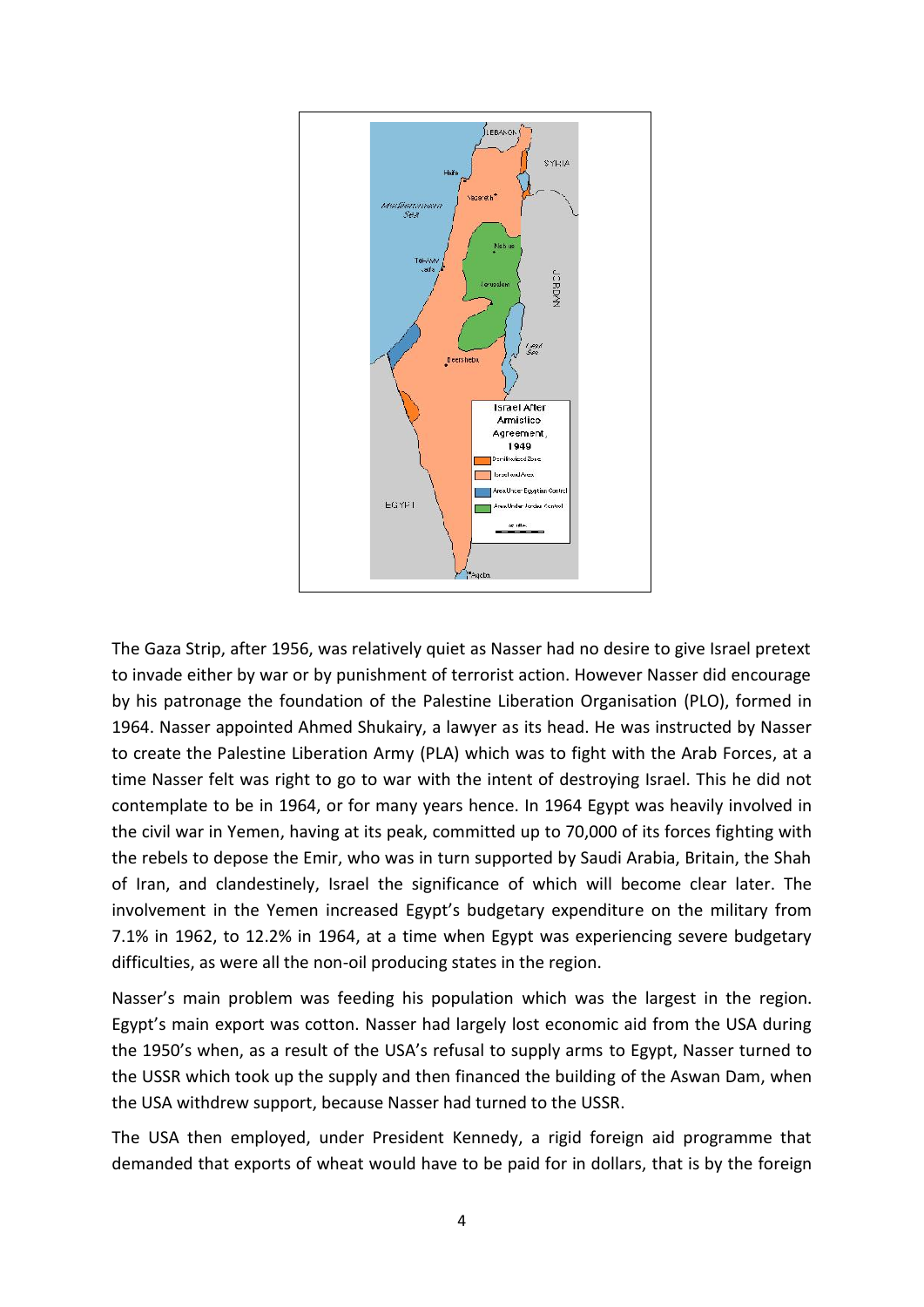aid supplied. This policy was more rigorously enforced by President Johnson because of Egyptian involvement in the Yemen in support of USSR policy. Egypt then had to look to the USSR for the supply of grain. The USSR needed cotton. It insisted that supplies of arms and grain should be paid for by the export of Egyptian cotton. USA policy caused Nasser to finally break with the USSR in 1966. This in turn made him increasingly dependent on the USSR. Thus Egypt and Syria became totally dependent upon the USSR for weapons. This enhanced the position of the USSR, which had been seeking deep sea ports in the Mediterranean for its fleet. It was also seeking to align Egypt and Syria with Iraq and Algeria. Thus in its geo political view of a super- power world it sought an alliance of Mediterranean states to oppose the dominance of the American sixth fleet and the West's perceived control of the Mediterranean. As a counter-balance this moved the USA more and more to support Israel, Jordan and Saudi Arabia. Iran bordering the USSR was more circumspect, generally seeking to play the USSR off against the USA, whilst being vigorously anti-Communist, as were the majority of the Middle Eastern countries that rejected Baathism and socialist policies.

The USA had moved from the position of enforcing an arms embargo against the Middle- Eastern conflict states that had existed since 1950. From the summer of 1956 France had continued to be a major arms supplier to Israel. President Kennedy was concerned about Israel's intentions in building the nuclear reactor supplied by France, suspecting correctly that Israel intended to develop nuclear weapons, something that Israel consistently denied. Ben-Gurion however, was prepared to allow inspection of Dimona in return for the supply of weapons to Israel, and a guarantee from the United States, of Israel's continuing existence. Shimon Peres had already foreseen that the Dimona reactor would act as a deterrent. He also foresaw that it was only a matter of time before missiles were introduced into the Middle East. He therefore sought to bargain Kennedy's concerns for the non-proliferation of nuclear weapons against the need for a modern missile defence system to supplement Israel's precarious defence situation. Two inspectors from the USA, after a superficial inspection of the development at Dimona, reported that they could not find any evidence of an intention then to develop nuclear weapons. Kennedy therefore agreed to supply a Hawk missile defence system to Israel that was seen as essential by the IDF to protect Dimona, and was deployed to protect it.

It is important to understand that the building of Dimona was a major contributing factor in Rabin and the general staff developing and agreeing Israel's strategy in the event of a major conflict. The fear was that with the size of the IAF it was of prime importance that the IAF must strike and eliminate the Egyptian Air Force first, before the Egyptian Air Force could strike at Dimona. In understanding this you will understand the importance of the events of May 28 1967 when we come to consider what happened on that day, when the Israeli government was still considering the pursuit of diplomacy, the general staff wanting to strike at Egypt immediately. Thus Israel was prepared to engage in a pre-emptive strike, despite pre-emption being a dubious strategy so far as the law of war is concerned.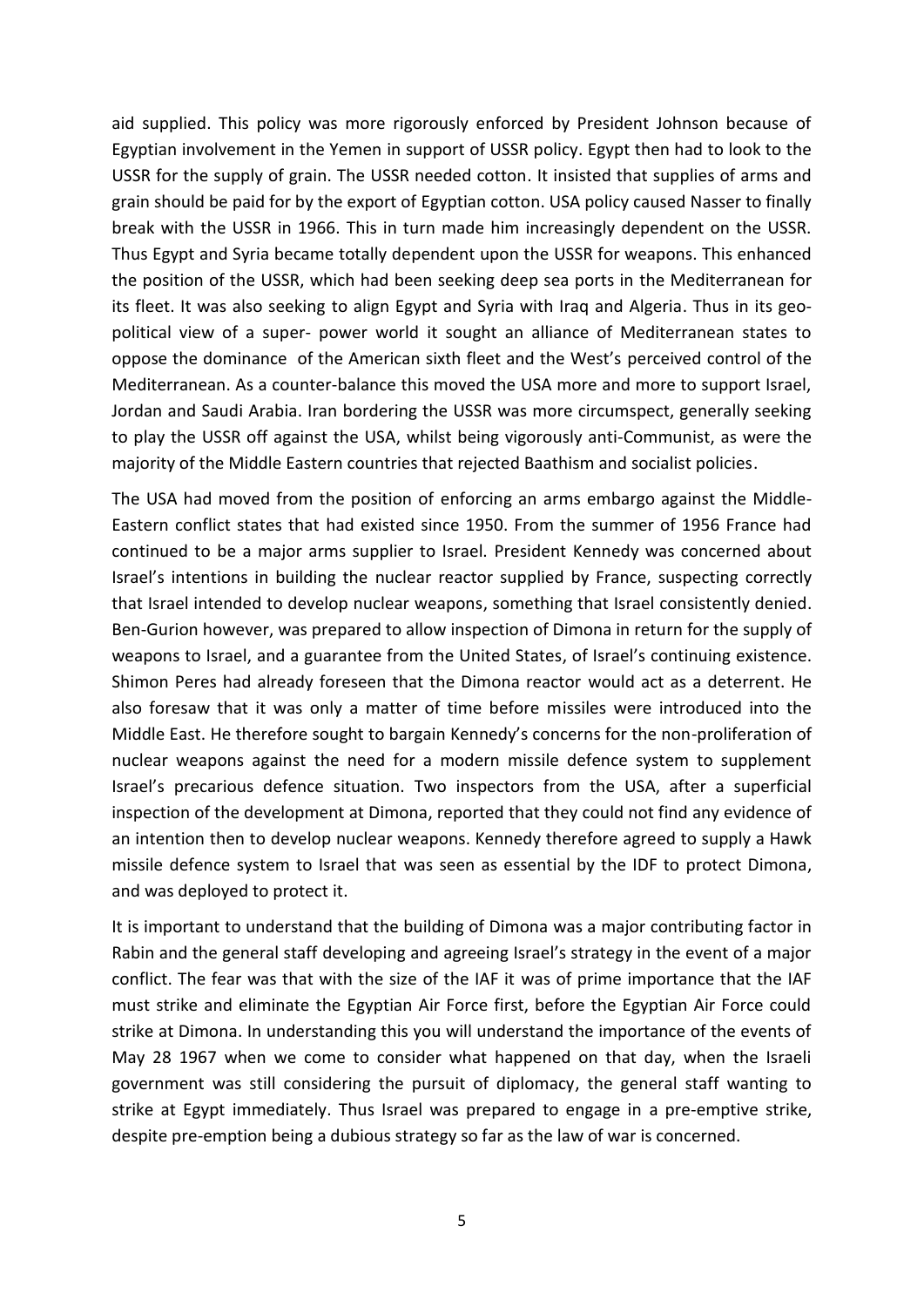Ben-Gurion had resigned as Prime Minister in December 1963 and was succeeded by Levi Eshkol, who had already succeeded him as Minister of Defence. In 1963 President Kennedy had been assassinated and was succeeded by his Vice-President Lyndon Johnson. Eshkol was increasingly reluctant to allow further inspections of Dimona, nor would he give to the United States a guarantee that Israel would not strike first in the event of a threat to Dimona. He also would not promise restraint towards Syria if it proceeded with the diversion scheme of water from the Jordan. Negotiations with the Johnson administration led finally to an agreement on 10 March 1965 whereby, Israel promised not to be the first country to introduce nuclear weapons into the Middle East and the USA committed itself to guaranteeing Israel's integrity, an agreement that both countries breached by the end of 1967.

More importantly, in 1965 President Johnson despatched to Israel Eric Cromer and Averell Harriman to discuss arms sales. This resulted in the USA agreeing to supply to Israel 150 M48 A1 tanks from West Germany. As West Germany was not too happy about supply coming from them, after international criticism to it breaking a non-existent arms embargo, the USA later supplied M48 A2 Pattons direct. By October 1966, Ezer Weitzman had sought from the USA 45 Phantoms and 165 A4 Skyhawk jets. This was declined, but by February 1966 Israel was supplied with 24 A4 Skyhawks. It was the beginning of major arms supplies from the United States to Israel that has continued, Israel now being supplied with F38 Stealth fighter/bombers. This you will see arose from a major security concern for Israel that it should not have nuclear weapons, but Israel's main concern was that it should secure its nuclear reactor at Dimona.

Syria was the other major strategic concern for the Israeli government and the IDF because Syria gave support to Fatah then a competing Palestinian faction to the PLO. Fatah had become particularly active during and after 1965. From that year it was led by Yassir Arafat. From December 1965 Fatah began a series of guerrilla attacks against Israel, 113 by the Six Day War of which 71 were moderately successful, advertised by Fatah as stunning victories. Nevertheless despite Syrian support a tight rein was kept from where Fatah could launch attacks. The attacks were launched from Jordan and/or Lebanon. In May 1966 when Fatah launched a raid from the Golan Heights, a number of its leaders were imprisoned. The attacks became a considerable concern politically within Israel, and a particular concern to the IDF that wanted to strike back hard, but was restrained by the government which did not want to become engaged in a major conflict.

Between 1956 and 1967 Egypt and Syria had formed alliances that had not been lasting. The ill-fated United Arab Republic was ended by Syria because Nasser had sought to dominate the coalition. His brand of Socialism failed, not only because of the strong minority of private entrepreneurs in Syria, but also because of the power of the large minority of Muslim fundamentalists in the country who rejected secularism and particularly communism. Until April 1967 this continued to be a thorn in the side of the ruling Baath party. It was only the military Baathists, when in Government from 1966, as a result of a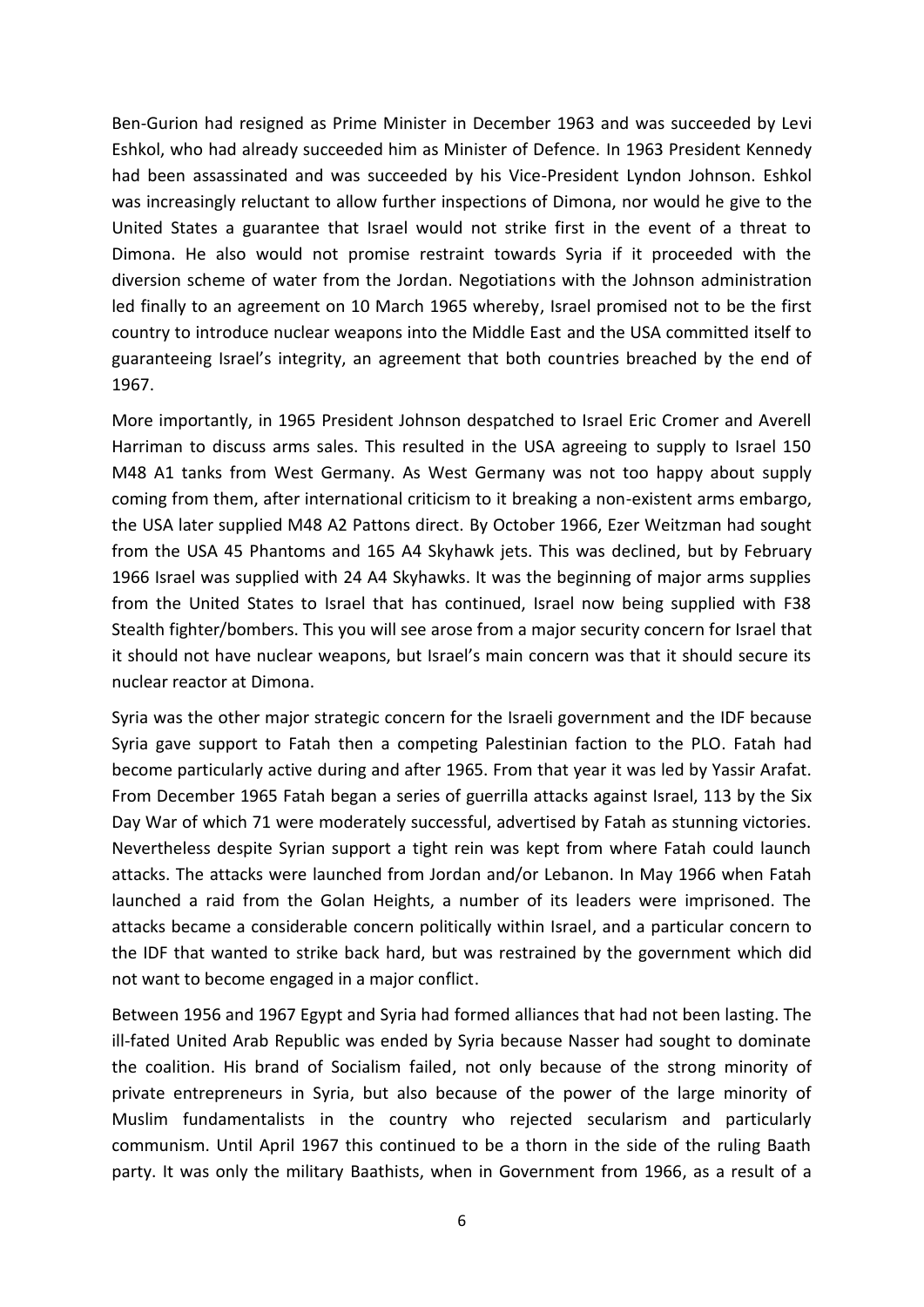military coup led by Saleh Jadid, Hafez al Assad and Muhammed Umran, that was able to crush fundamental opposition. In turn there were power struggles between Jadid and Assad; and between Jadid, Assad and Umran. The latter led a Druse revolt against Jadid and Assad claiming that the Druse officers were being discriminated against. The revolt was crushed. In May 1966 when Assad made a claim to power which failed, Jadid claimed that Israel was about to invade Syria, a claim he repeated in September, when Umran led the Druse revolt. The military was dominated by Shia Alawites that found themselves controlling a Sunni and Druse urban majority. Following the coup, the tie between Syria and Fatah became stronger, but that did not stop a tight rein being kept on Fatah, particularly in the direction from where terrorist raids could be launched. It is ironic that, despite Syria's fear of invasion from Israel, it heightened the tension in the Middle East by encouraging Fatah to carry out the terrorist raids on Israel, but it had more devious games yet to play, directed against Nasser and Egypt.

The basic political ideology of the Baath party in Syria was secular and socialist Pan Arabism, an ideology the Syrian Baath party shared with the Baath party in Iraq. Although Nasser believed in Pan-Arabism, he was not Baathist, nor was he secular, being a committed Muslim, but he was a socialist, although not a communist. The intervention of the State in economic and social affairs of course made those countries far more sympathetic to, and attractive to the USSR. Nasser's ambition, however was to be the leader of the pan-Arab world. Syria and Iraq were not prepared to surrender their polity to dominance by Nasser. However, Syria, Iraq and Egypt had the common interest, of not only being supported by the USSR, but being strongly opposed to the continuation of Israel. Iraq theoretically was still in a state of war with Israel, not having entered into armistice agreements with Israel following the 1948 war, as the other neighbouring states had. Consequently it was also understood by Jordan that the entry of Iraqi troops into its territory Israel would regard as a cause of war.

Following the armistice agreement between Syria and Israel there were left two small areas at the bottom of the Golan Heights at the then border, which was known as the Demilitarised Zone (DMZ), shown on the slide. It was a continuous source of friction as farmers from both countries sought to work the area, although it was not particularly suitable for farming. In any event if Israeli farmers sought to bring tractors on the land, then this would frequently lead to shelling from the Syrian artillery positions on the Golan Heights. From 1964 the IDF would respond, and on many occasions sent tractors into the fields to provoke the Syrians, which would lead to frequent counter-artillery fire. This increased the tension as we shall see.

The next area of dispute with Syria was the question of ownership of water from the Jordan River that was a cause of continuing concern to the Eastern Mediterranean countries, including Israel. It was seen by Syria as a means of undermining Israel's existence. In 1953 to minimise the threat Israel attempted to build a small diversion canal near the Syrian border. This resulted in intervention by the USA. President Eisenhower appointed Eric Johnson to secure agreement as to apportionment of the Jordan waters between the contiguous states.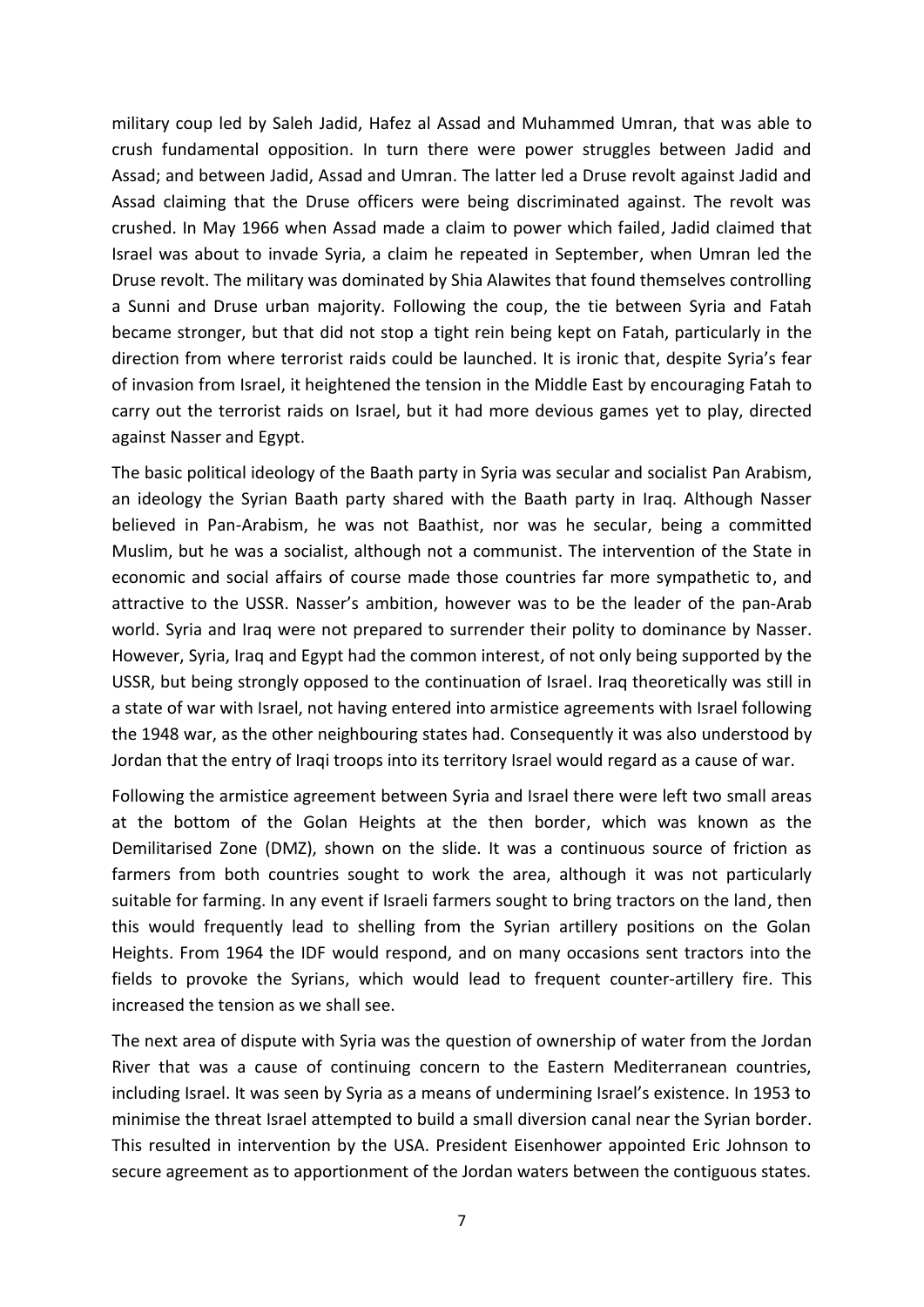Israel received 38% of the Jordan waters or 450 million cubic metres, an amount that Israel maintained thereafter, despite the conflicts that subsequently arose. Syria received 132 million cubic metres. In 1959 Israel announced that it was to build a National Water Carrier to take water from the Jordan and Lake Galilee for the country. This was completed in 1964/65.

In 1964 Syria announced it intended to divert the Jordan waters, by diverting water from the tributaries, the Wazzani and Hasbani in the Lebanon into the Banias, in Syria, diverting the water to a dam that was to be built in Jordan as shown by the slide.



Syrian propaganda promised the diversion would cripple Israel, which by then it would not have done, as Israel was already experimenting with desalination of sea water. In any event the diversion project would have removed about 200 million cubic metres a year from the Galilee, but would have left 472 million cubic metres a year, in excess of Israel's allowance, under the Johnson plan. Israel had only one tributary to serve the Jordan, being the Dan River but this, together with annual rise in Galilee was sufficient to meet Israel's needs. Nevertheless the threat to the water supply was sufficient to lead to interdiction by artillery and tank fire, to thwart Syrian attempts to divert the water. Lebanon was not interested in Syria's schemes, firstly; because they had no desire to assist Syria, Lebanon then being dominated by a Christian Government and; secondly because Lebanon did not want to antagonise Israel. Although Jordan wanted to build a dam the prime place was only 3 km from the Jordan River, at Mukhayaba. Agreement was reached with Israel to facilitate this. By November 1965 the plans to divert the Jordan were abandoned by Syria. Syria used the conflict over water as a propaganda weapon to embarrass Egypt claiming that Nasser was not prepared to come to Syria's aid whilst being attacked by Israel. Syria made the allegation repeatedly, accusing Nasser of cowardice, to try and provoke Nasser to bring Egypt into conflict with Israel.

Baathism was not supported by the majority of Arab States. Socialism was particularly opposed by Jordan, Saudi Arabia and Iran. This led to hostility within the Arab world that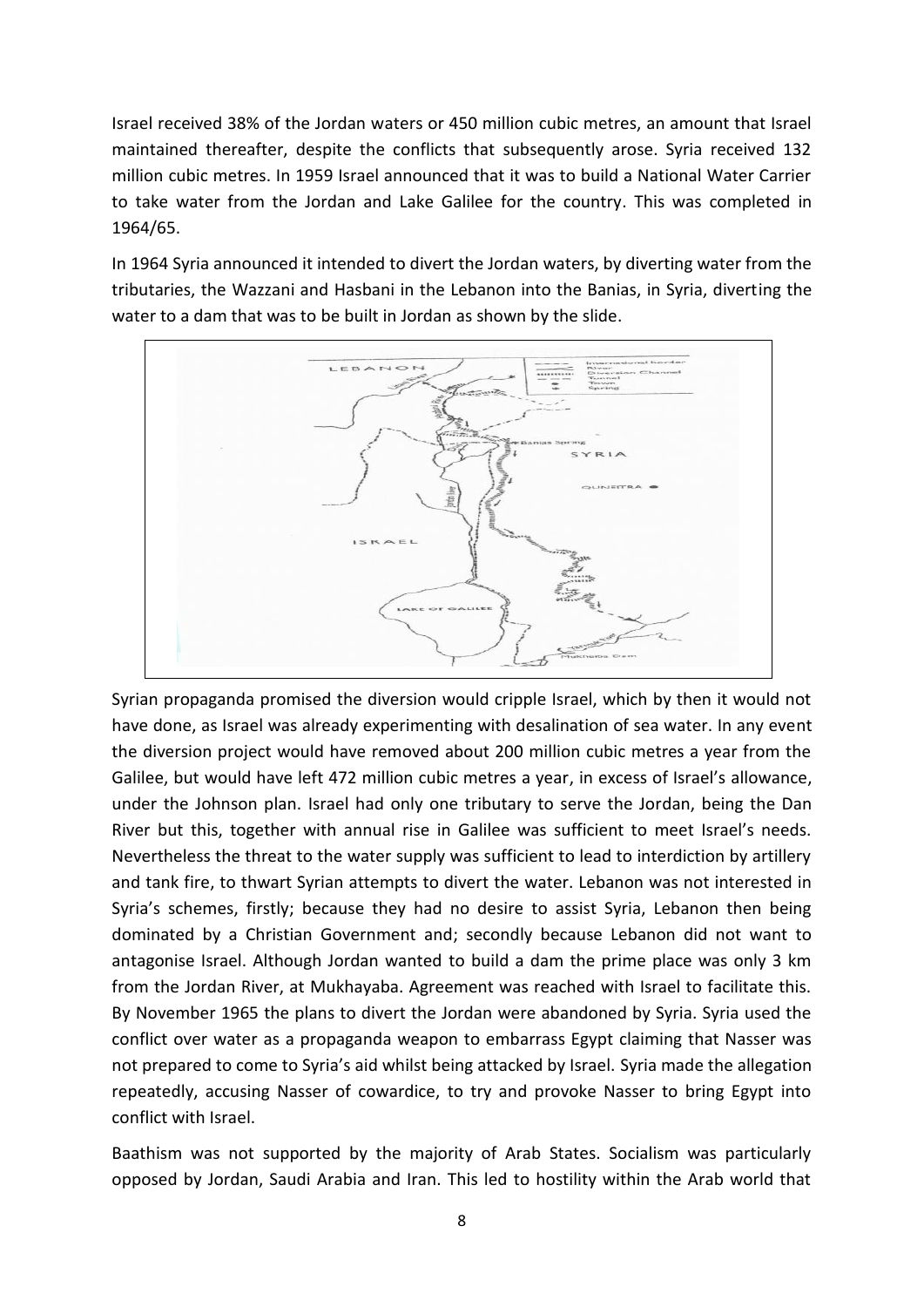could only call on one unifying issue; that was the issue of Israel. This did not mean there was not communication between Israel and its neighbouring Arab States. There was; and had been between Jordan and Israel since before the 1948 War of Independence. It continued until a matter of months before the Six Day War. Clandestine conversations took place between Israel and Egypt until at least weeks before the Six Day War, to try and avert war.

Against this background the political situation in Israel had changed dramatically. I have already considered the change in Prime Minister from Ben-Gurion to Eshkol. Unlike Ben- Gurion Eshkol had no objection to bringing Mapam into the Government which included the extreme left-wing faction of Achdut Ha'Avodah to form the Labour Alignment, leaving Ben- Gurion's faction, Rafi, in opposition. Eshkol was still dependent upon the National Religious Party, led by Moshe Shapiro, to maintain a majority in the Knesset. The government was thus split between 'hawks', led by Yigal Allon and Moshe Carmel, who although vocal, were outvoted by the 'doves' led by Moshe Shapiro. This impasse was ultimately to lead to a continuing crisis between May 26 to June 2 1967, in decision-making and between the government and the general staff which was urging a strike against Egypt. It should also be emphasised that the general staff was also split, until late in the day, as to what action should be taken, save for the pre-emptive air strike against the Egyptian Air Force.

Yitzhaq Rabin had been appointed Chief Of staff in 1964. He was a quiet reserved man, not having led any major force in conflict, other than for a short period of time, the Harel Brigade in the conflict for Jerusalem in the War of Independence, and against the Altalena. In 1956 he had been posted abroad, but since had risen through the ranks proving himself to be a brilliant staff officer. Eshkol developed considerable confidence in him as Chief of Staff. His position increasingly involved a political role of holding the balance between an increasingly militant general staff committee and the political elite. His Chiefs of Staff were:

Ezer Weitman: Deputy Chief of Staff, replaced just before the beginning of the Six Day War, and following Rabin's illness, by Chaim Bar-Lev, then chief of Operations but abroad in France at a Staff college.

David Elazar: Officer Commanding the Northern Front.

Uzi Narkiss: Officer Commanding the Eastern Front.

Yehayahu Gavish: Officer Commanding the Southern Front

All of these officers had either been born in Israel or, had since childhood grown up in Israel and had fought in two major wars and been engaged in counter-insurgency operations. All favoured pre-emptive military action against either Syria, Jordan and Egypt but none had contemplated war simultaneously against all three. In fact intelligence indicated, and Rabin advised the government until the events of May 1967, that Egypt was less likely than Syria, to go to war with Israel. If the General Staff was agreed as to a preferable course of action it was, from 1964 to take the Golan Heights from Syria and Gaza from Egypt but this was strongly opposed by the Government for two reasons. Firstly any land taken, they were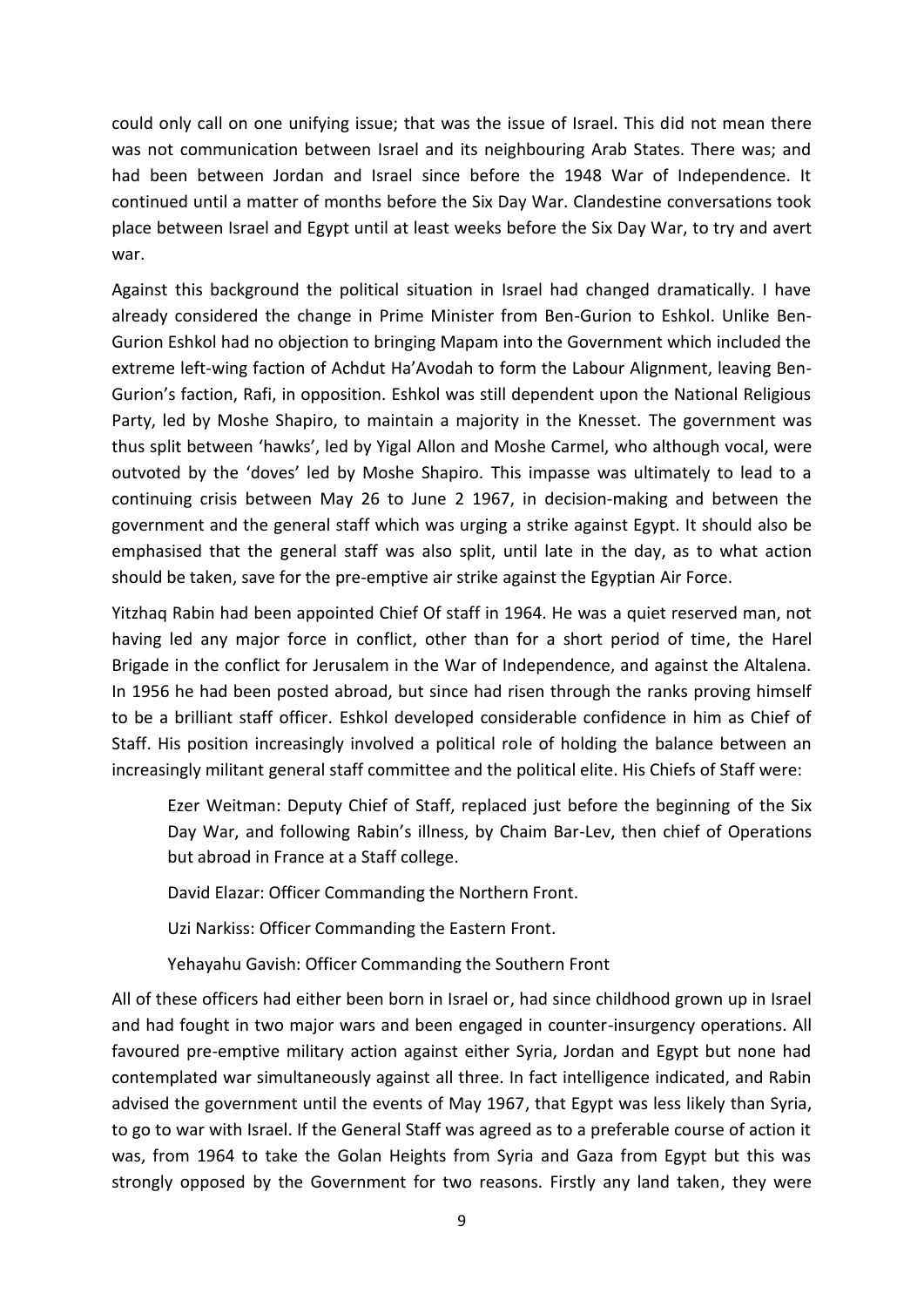strongly of the view, Israel would be forced to give back by the actions of one or both of the super powers and the United Nations. Secondly, the Government did not want the headache of governing the large number of Palestinians in camps in Gaza, or for that matter on the West Bank of the Jordan.

Israel was also faced with a balance of payments crisis during 1965/66 causing the Israeli government to introduce austerity measures, not previously experienced by the population, in fiscal terms, that had been expanding and absorbing immigrants mostly from North Africa and Yemen. The government could do this after winning the election in December 1965. However during the course of 1966 the impact made the government increasingly unpopular. There was net emigration from the country for the first time during that year. Consequently Eshkol's personal popularity plummeted. Fatah's increasing militancy also caused an increasing lack of confidence in his ability as Minister of Defence which he was aware of. This made him even more dependent on the military advice he received from Rabin. This in turn led to the first of misunderstandings that not only affected his trust of the military, but also affected Rabin's confidence of his ability to control his general staff.

The incursions from Jordan by Fatah was placing a strain on the Israeli public and criticism of the IDF for lack of sufficient response. One of the problems was that Jordan was the one border state with which Israel had maintained constant communication since 1948, firstly through the Israel/Jordan Joint Armistice Control Commission (IJAC); secondly through the American Ambassadors in both countries and; thirdly through clandestine contact by Israeli ministers visiting Hussein in Jordan which, until 1966 had built up a relationship of trust. Nevertheless Eshkol agreed a limited retaliatory raid into Jordan, which Rabin organised as a punishment raid on Arab villages, surrounding Hebron, that had aided Fatah. This, the Israelis assumed would result in the villagers then petitioning Hussein to clamp down on Fatah. It would also carry a strong message to Syria. The raid was meant to be just that, Israeli forces to go into the West Bank quickly, demonstrate fire-power, and get out.

Under cover of the IAF, before dawn on November 13 1966 a column of 400 Israeli troops advanced to Rujm al-Madfa, just 10 miles southwest of Hebron, and demolished the police station. They then proceeded to Samu, a village of about 5000 inhabitants which Israel claimed to be a principal staging post for the terrorists. The residents responded to the order to congregate in the town square, whereupon a large number of houses in and around the village were destroyed. At about 7.30 a.m. reconnaissance reported, approximately 100 Jordanian soldiers approaching the village in a convoy of twenty vehicles. Three-quarters of the convoy vehicles were destroyed in ambush, 15 Jordanian soldiers were killed and 54 wounded, but the Jordanians fought back, killing 10 Israelis and their commander, Col. Yoav Shaham. Jordanian Hunter jets were scrambled but were driven off by the IAF, one Jordanian plane being shot down. What had been intended as a swift and surgical strike turned out to be a pitched battle. During the battle 3 Jordanian civilians had been killed and 96 wounded. Whilst the IDF reported about 40 houses destroyed, UN observers reported three times that many.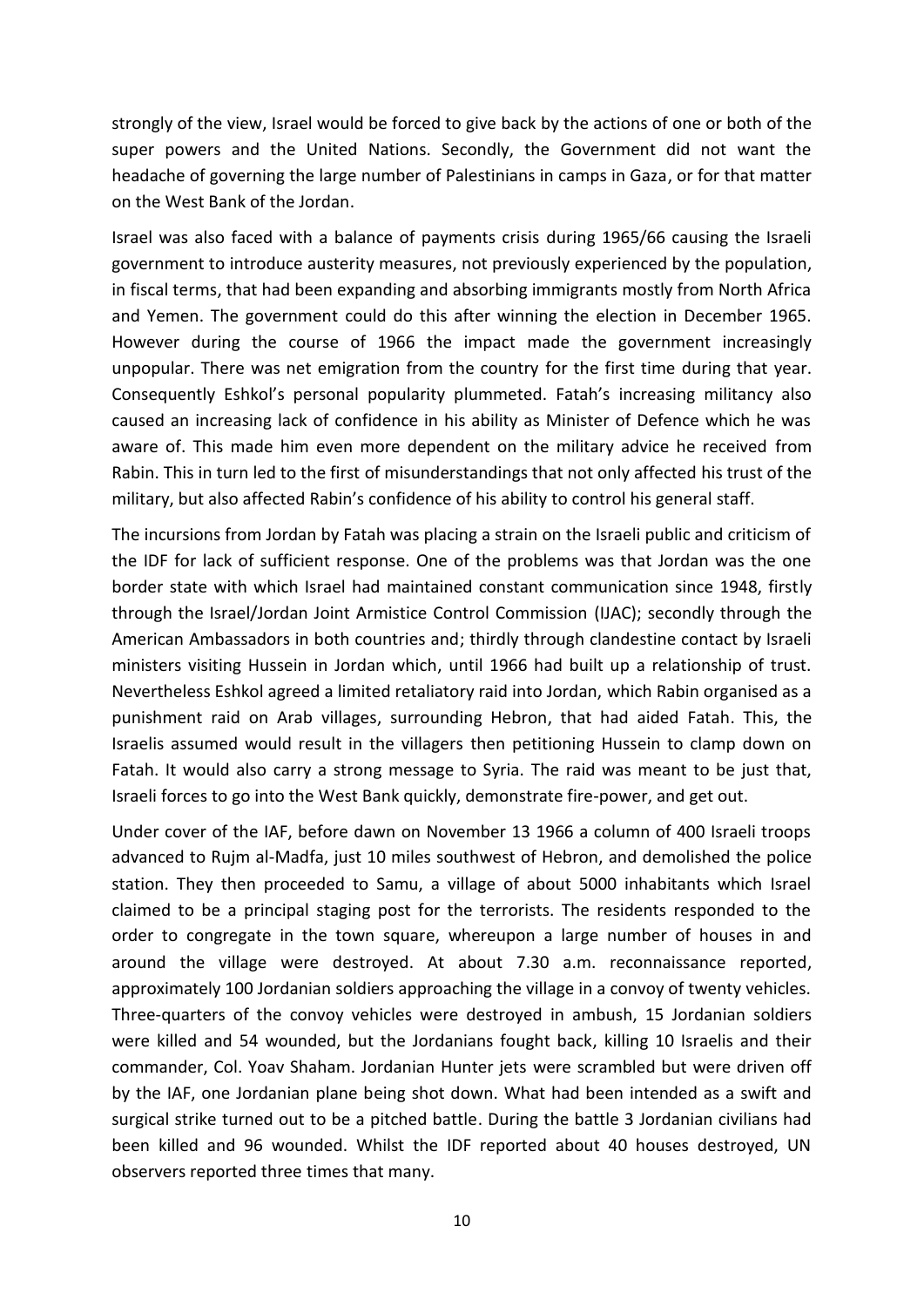Israeli politicians were horrified, and so was Rabin, who had been visiting the Northern front during the raid. The aftermath on the West Bank was the opposite than that intended as the Palestinians on the west Bank rioted, seeking the overthrow of Hussein. The Jordanian army remained loyal, but there was concern about the Palestinian officers. Hussein was not deposed, but Samu caused Hussein to break off all contacts with the Israeli government and military, the latter which he suspected correctly, of wanting to seize the West Bank. He also pressed the USA government for the supply of arms that were slow in forthcoming, thus leaving him in a difficult political situation, and vulnerable, as he saw it. He had believed that the USA would control Israeli aggression, thus the USA guarantees for the survival of his regime was also treated with suspicion.

Hussein contemplated allowing Saudi and Iraqi troops into his kingdom to help defend it. He referred to Egypt's failure to come to Jordan's aid as, "the only Arab leader living at peace with Israel". This counter-propaganda against Nasser, who continued to seek to undermine his regime, merely deepened the tension between the two countries, Nasser referring to Hussein as a criminal puppet of the West and a reactionary traitor to the Arab cause.

However when the crisis developed, post April 1967, Hussein realised that war might break out. In that event he believed that he would be at risk of losing his kingdom and his life, if he did nothing. Despite strong representations from Israel to desist, and the continuing hostility with Nasser and advice from the United States Ambassador to stay out of any conflict he concluded that Jordan had to be involved. He had tried to focus Israel's attention on where he thought the blame lay, that being Syria. When rumours spread that Israel was massing forces on Syria's border, he was incredulous as his radar station at Ajlun had picked up no indication of any Israeli build-up of forces in the North. He concluded however, if Israel were to attack Jordan, then neither Syria or Egypt would come to his aid, but even more dangerous was the prospect of Egypt striking first against Israel. If that was repulsed, and Egypt defeated, then Nasser would choose to use Hussein as a scapegoat, for not fighting. That would lead to a revolt in his kingdom, his overthrow and/or death. If Egypt succeeded and Jordan did not participate there would still be a revolution in Jordan to depose him as a coward and/or friend of Israel. His belief was that Egyptian forces would cut across the Negev and head for Amman, or the Palestinian forces would, to reunite Palestine. His other problem was that if he did participate and Egypt lost then Israel was likely to march against him, but this was a risk he was prepared to take because even if Israel did defeat his forces, he and Jordan were likely to survive as Jordan will have participated and fought in a war brought on by Egypt and thus the latter being responsible for the outcome.

Therefore on May 22 1967 he donned military uniform and watched the  $40^{th}$  and  $60^{th}$ Armoured brigades march through Amman to show force without, he hoped having to use it.

He made strong representations to Washington, by Hussein not to pursue a pro-Israeli line. He argued that Israel should attack and open the Straits of Tiran, following which he would play the part of peacemaker. He got no positive response from Washington. Thereafter from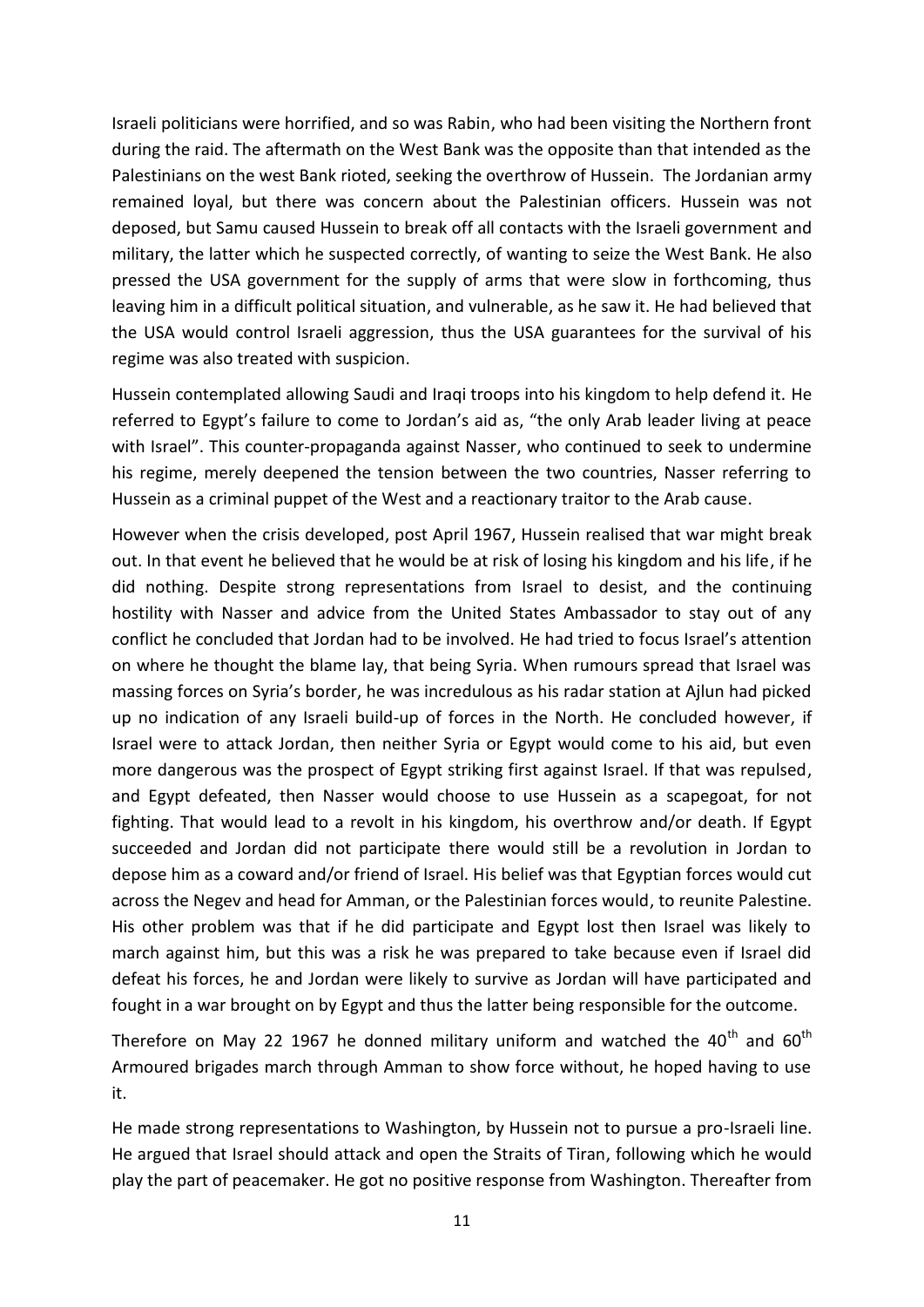his Arab perspective, and the remainder of the Arab world, the United States continued to follow a pro-Israel line. Hussein therefor saw that Egypt was rapidly gearing for war. His view was he had no alternative but to close ranks with Nasser. He ordered, before the war, the deployment of the  $40<sup>th</sup>$  Brigade with 100 Patton tanks to cross the Jordan near Jericho, thus violating the limits of the deployment placed on them by the Americans. Hussein then on 30 May 1967 flew to Cairo. There he entered into a mutual defence treaty with Egypt. Nasser imposed strict terms. Hussein agreed to reopen a PLO office in Amman and agreed to place his army under the command of an Egyptian General, Riyad answerable to Field Marshal Amer the Commander of the Egyptian armed forces. Hussein was satisfied as he told the American Ambassador that the problem of the Palestinians had been removed from his shoulders and had been assumed by Nasser who would now carry the blame if things went wrong. On his return to Jordan the reception was tumultuous. Politically he had secured his future, but he did also report to the American Ambassador that, he believed although Egypt would continue to blockade Israel it would not attack. Israel would strike first and then the Egyptians would destroy them. He would not now be blamed for not joining the Arab cause.

Two weeks after the Samu raid the United Arab Command (UAC) ordered movement of its forces in Syria and Egypt to show its strength. This resulted in Israel making known that it was carrying out a trial mobilisation under the name, "Operation Stratum". This acted a rehearsal for May 1967, and a deterrent to any further action by the UAC. Nevertheless this did not prevent Syria increasing terrorist activity between January to April 1967. Rabin gave strict instructions that any reprisal raids were to be carried out against Syria only and limited in scale, the plans first to be approved by the Minister of Defence who continued to be the Prime-Minister.

On7 April 1967 whilst Rabin was visiting Northern Command, events occurred that would in the view of most historians, ultimately to lead to the Six day War, although that was not foreseen, nor planned. The IDF struck at the Syrians from the air which the senior command had been wanting to do for some time. The IAF had been put on warning as work was to be resumed in the Southern Demilitarised Zone, close to Kibbutz Ha-On. It was assumed the Syrians as they usually did would commence artillery fire. Rabin indicated to Eshkol, if that happened the IAF would have to intercede, which Eshkol took calmly. When work commenced the Syrians initially opened up with small arms fire, to which the IDF responded with tank fire. Then there developed an artillery duel, with Syrian shells landing on Kibbutz Tel Katzir. Rabin obtained permission for the use of the Air Force, but only on condition, that shelling of Tel Katzir had not stopped. The shelling did stop, but the Syrians continued to use small arms fire against the tractors. Eshkol gave permission for a sortie against the Syrian positions. The Syrians launched Mig 21 interceptor aircraft against the Israeli assault aircraft and then carried out a massive artillery bombardment which did much damage to Kibbutz Gadot in the Central Demilitarised Zone. Eshkol who was at the IAF control centre on the day agreed that Hod could launch more aircraft. Mirages were launched against the Migs.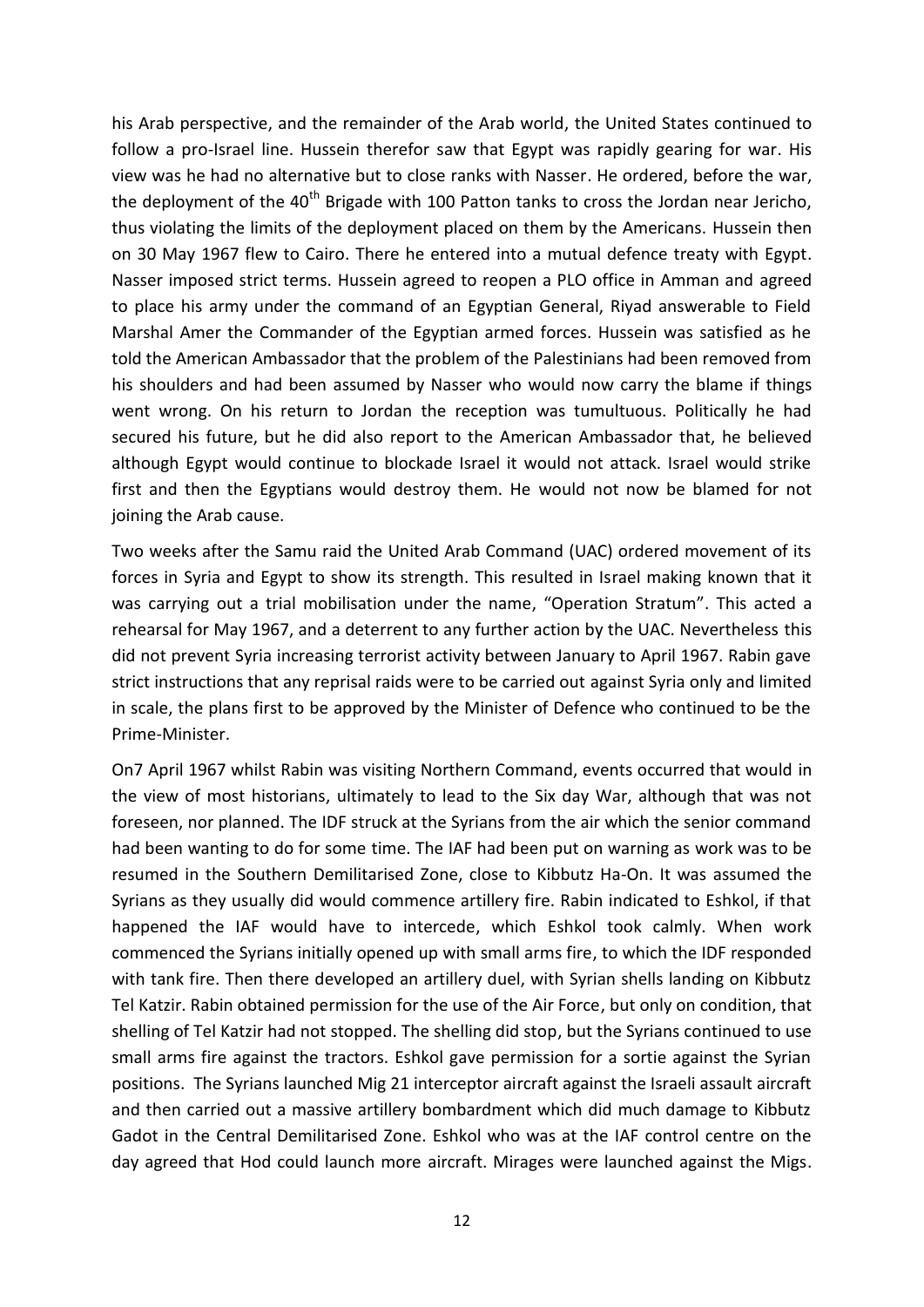Consequently, in 3 separate engagements, 6 Syrian aircraft were downed; two being chased over Jordanian territory and shot down. The Mirages neutralised the Syrian bombardment and also overflew Damascus without loss. The IAF flew 171 sorties that day. Never before had there been such a massive deployment of aircraft, over half the frontline aircraft taking part. The fall out was significant, politically, diplomatically and strategically.

Furthermore when Eshkol realised the scale of what he had authorised, he also realised the action would never have been authorised by his government. It is the view of most that Hod took advantage of the Prime-Minister and acted on his own initiative, in the scale of forces deployed by him. Strategically the importance of what should have been a border incident, had become a large scale aerial conflict, the significance of which was not missed in Moscow. Ami Gluska, a prominent Israeli military historian, sums up the events of 6 April 1967, which were greeted with pride and acclamation by the Israeli media and public, as follows,

"If one can point to a failure of the political, military and Intelligence systems which drove the State of Israel, against its wishes, into the June 1967 war, it was most clearly manifested on 7 April. The IDF took a step that was neither discussed nor approved by the political echelon, nor were its implications analysed accurately either before the event or subsequently. The Intelligence Branch was fixated on its conviction that nothing had changed, and neither the Soviet response nor Nasser's moves were anticipated or evaluated correctly."

Indeed Major General Yariv, as head of the Intelligence Branch, until the outbreak of war was reporting that Egypt would not take the actions it did, contrary to the views of Moshe Dayan that the actions of 7 April 1967 would lead to war. On 9 April 1967 there were two further terrorist actions at Margaliyot and Maayan. The action did nothing to deter Syria or Fatah.

The Syrian/Egypt mutual defence pact provided that armed aggression against one, was considered armed aggression against the other. Therefore Nasser spent a considerable period of time until April 1967 trying to restrain the Syrians, whilst the Syrians spent a considerable amount of propaganda berating Egypt for not coming to its aid. Because of the involvement of Egyptian troops in Yemen and the general state of Arab forces, Nasser told Hussein that he did not think that the Arab armies would be in a fit state to fight the Israelis for at least 4 years.

The USSR, pursuing its world view, and particularly its geopolitical desire to wrest influence from the USA in the Middle East was encouraging and supporting Egypt in the Yemen and against Saudi Arabia, but found itself in some difficulty over Iranian support for the reactionary Gulf States. Iran was playing Israel and the Soviet Union against the other, but Israel had to be very cautious about its relations with Iran, as at the time Israel was almost entirely dependent upon Iran for its oil. Rabin visited Iran in April 1967. Israel was encouraged by the Shah to continue to support the Emir in Yemen. At the same time the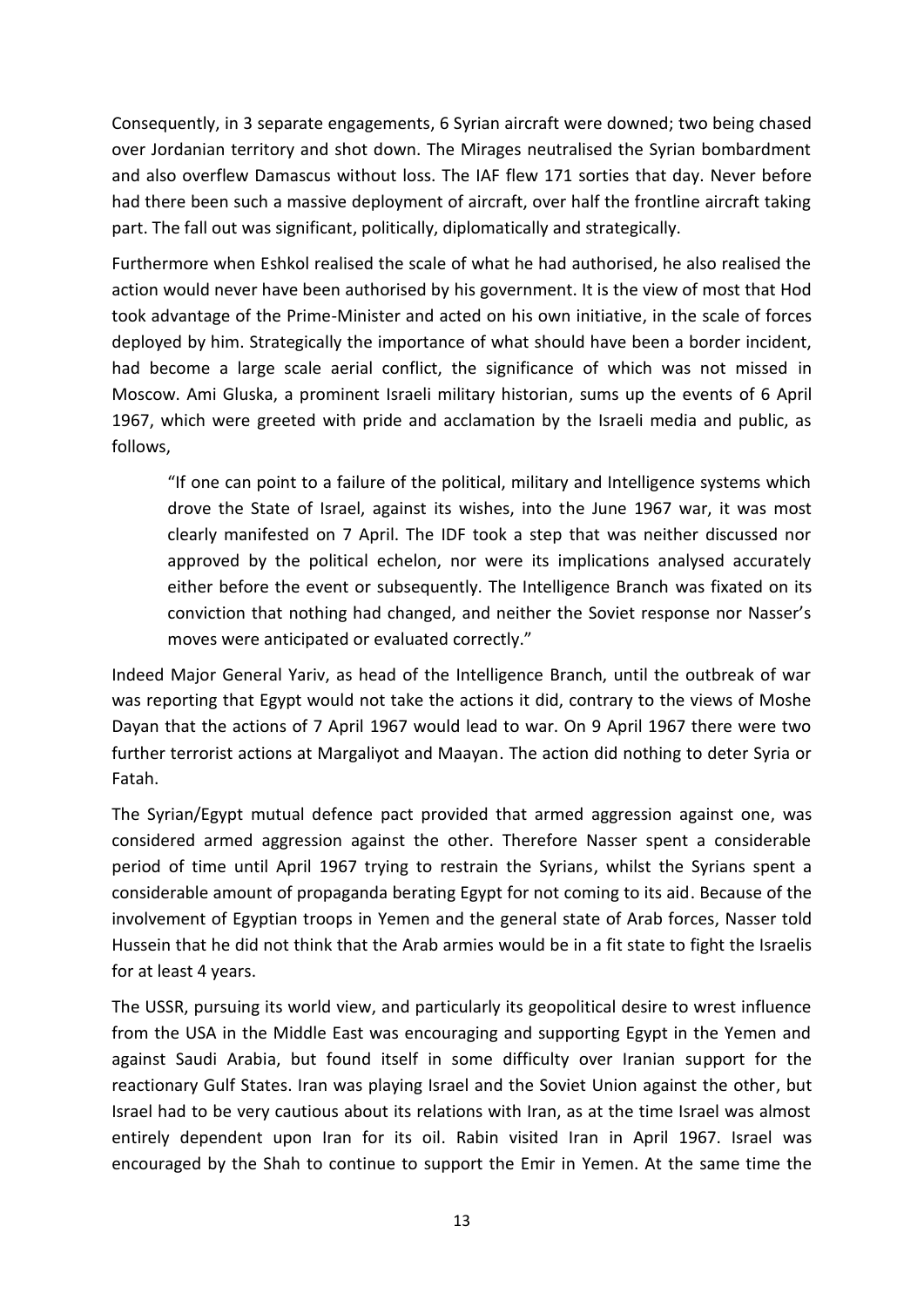Shah was encouraging the USSR to persuade Nasser to withdraw troops from the Yemen, to face the Israeli threat that was being posed to Syria and Jordan. The one great fear that was shared by the USSR and the USA was that the unstable conflict in the region would bring them into conflict.

Nasser was conflicted concerning the influence of the USSR. He could not allow the USSR to become too powerful in Egypt, bearing in mind his ostensible leadership of the non-aligned states, and the fear of internal unrest that would be provoked by the Muslim brotherhood. This was a problem for Syria too, but both were heavily dependent on aid from USSR and particularly armaments. Indeed both countries were also particularly dependent on Soviet intelligence.

Following the events of 7 April 1967, and statements made by Eshkol and Yariv, (attributed wrongly by them to Rabin) as to retaliation if terrorist raids continued, the USSR became convinced that Israel intended an imminent attack on Syria. On 9 or 12 May 1967 the USSR received information of a large scale build-up of Israeli forces on its Northern/Syrian border, the report that I have said before Hussein found incredulous.

For those who believe in conspiracy theories this information could have been implanted by an Israeli double agent, Victor Grayevsky. He was an immigrant from Poland, and a known communist. He had acted on behalf of Israeli intelligence for many years. Guy Laron in "The Six Day War, The Breaking of the Middle East" advances the argument that he may have been the source on May 12 1967 that gave the USSR the intelligence of the intention to invade Syria, but accepts that Grayevsky never admitted that he was the source. If he was, it is possible that the Israeli intent may have been the hope that the Russians would then dissuade the Syrians from further terrorist activity. The Israeli government would not have sanctioned such intelligence activity otherwise, for fear of provoking exactly what happened.

It is necessary to consider the reasoning of the Israeli government, not the military, in the years leading to the war. The Government would not have viewed any political advantage from a territorial war. Ever since the forced withdrawal from Sinai after the 1956 war, the government had opposed the military's ambition to seize territory, knowing that International pressure would force Israel to give it up. Indeed Ben-Gurion had become firmly entrenched against territorial expansion, something the Eshkol government continued to support, although more divided. Economically Israel had been, like the remainder of the world, from 1964 0nwards, suffering from the International monetary crisis. It was an economy still largely dependent upon agriculture, thus imports of luxury goods and expenditure on arming the IDF had become an increasing burden, causing the Eshkol government to impose an austerity budget following the December 1965 election. This had severely reduced Eshkol's popularity which was at a very low point by the beginning of 1967. His popularity had been further weakened by the increasing terrorist activity and, the reluctance of the government, in the public view, to adequately retaliate save for the Samu raid. Consequently both the public and the military were losing faith in Eshkol continuing to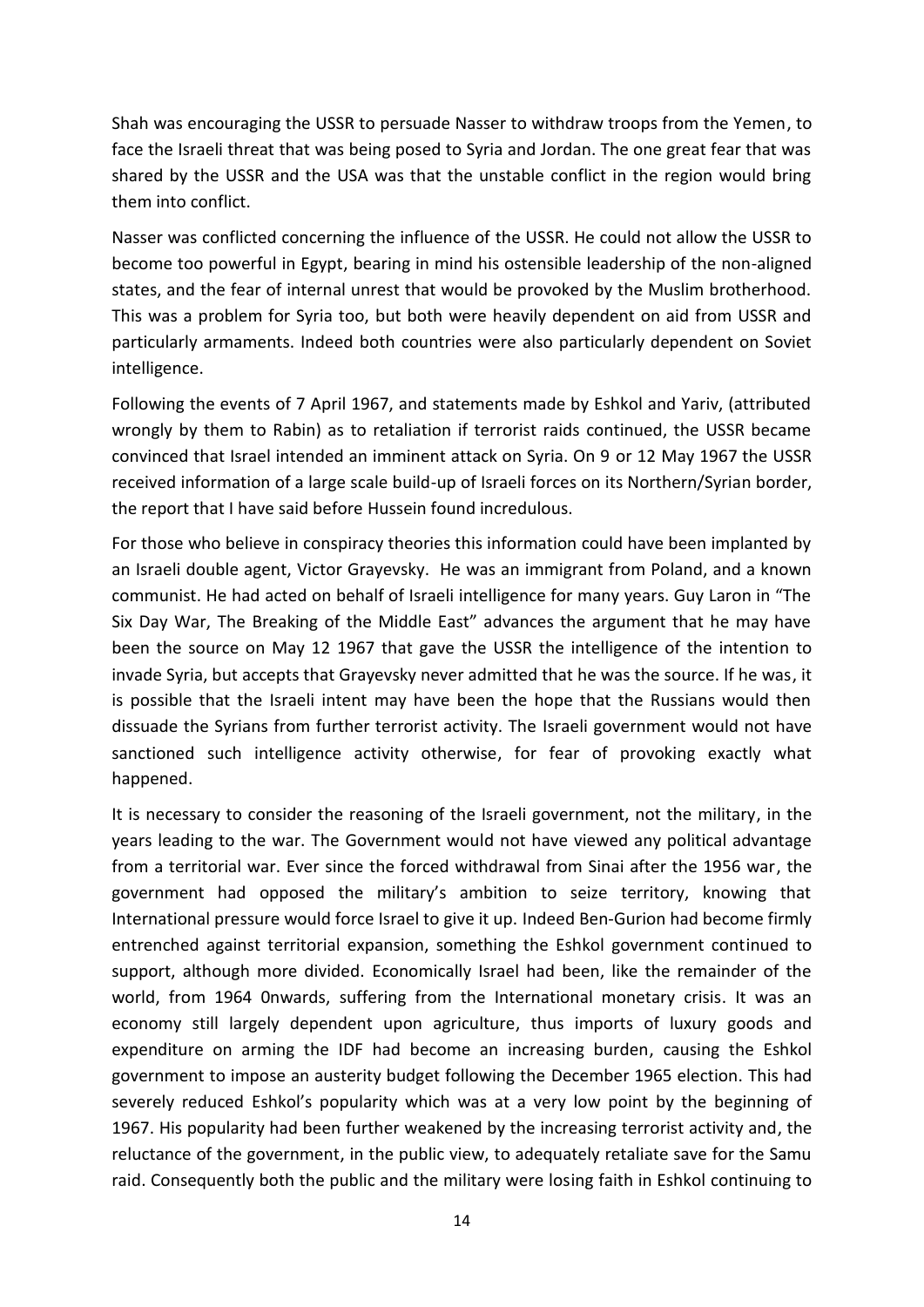hold the defence portfolio, as well as Prime-Minister. This was to lead to a political crisis just before the war began that I will consider because it was a contributory factor in the decision-making as to the conduct of the war.

However the Government and the IDF were not ignoring the increased terrorist activity. On 7 May 1967, the Ministerial Committee on Security met to discuss the Syrian involvement, a meeting that would not have been ignored by the Arab world and, particularly the USSR. On 9 May 1967, during the Parliamentary recess, the Knesset Foreign Affairs and Security Committee met, which Eshkol and Rabin attended. Eshkol gave evidence to the Committee that, "we all admit that the day of retribution must arrive" against Syria. On 11 May 1967 Aharon Yariv was reported by UPI, saying that the IDF will take steps "to overthrow the regime in Syria". His observation, if accurately reported, was not sanctioned by the government. Indeed Rabin had previously been reprimanded by Eshkol for observations in the same vein. It was Yariv's comment that was wrongly attributed to Rabin by the USSR Ambassador.

On the 12 May 1967 General Murtaji, the Commander of the Egyptian Sinai front in the war, in his account, alleged that Rabin had said that Israel would launch a lightening attack on Syria, occupy Damascus and overthrow the Syrian government. It appears that after the 12 May 1967 the USSR was engaged in a deliberate war of disinformation, blaming the CIA for promoting the Israeli escalation, as well as other reactionary forces. On 13 May 1967 information was passed to Nasser that, 15 Israeli brigades were massed on the Syrian border. This was partly corroborated by Anwar Sadat, who was then in Moscow, on a mission to acquire arms. He reported being told by Semonov, the Speaker of the Russian Parliament, that 10 Israeli Brigades were massed on the Syrian border.

The strategy is not hard to determine. That is, as a consequence of the Syrian/Egyptian mutual defence pact, if the threat to Syria presented as real, Nasser would be forced to act, by entering Sinai to pose a threat to Israel. It has to be understood, that by doing so, this was not meant by Soviet strategy to bring on a war, but primarily to deter Israel from attacking Syria, due to the threat to Israel on its Southern border. Thus it was thought having to divert forces from the North of Israel to the South. The USSR whether it believed its information, or not was not contemplating that Israel would mobilise as a result of the Egyptian threat.

When Eshkol heard of the USSR's intelligence he invited Russian Ambassador Chuvakhin to visit the Northern front. He was met with the response from him, that it was the duty of an Ambassador, "to report on his country's instructions, information, not to have to go and check on its truth". What the Soviet Union had not considered strategically, was the importance to Israel of Dimona. Any Egyptian re-occupation of Sinai presented a threat to that establishment, as well as directly to Israel. More importantly it raised tension as to what action the Egyptian Airforce might take pre-emptively against Dimona. Furthermore, what they must have known and bargained for was, that Israel could not for an indefinite period of time stay on a war footing if it did mobilise, without entering into negotiations.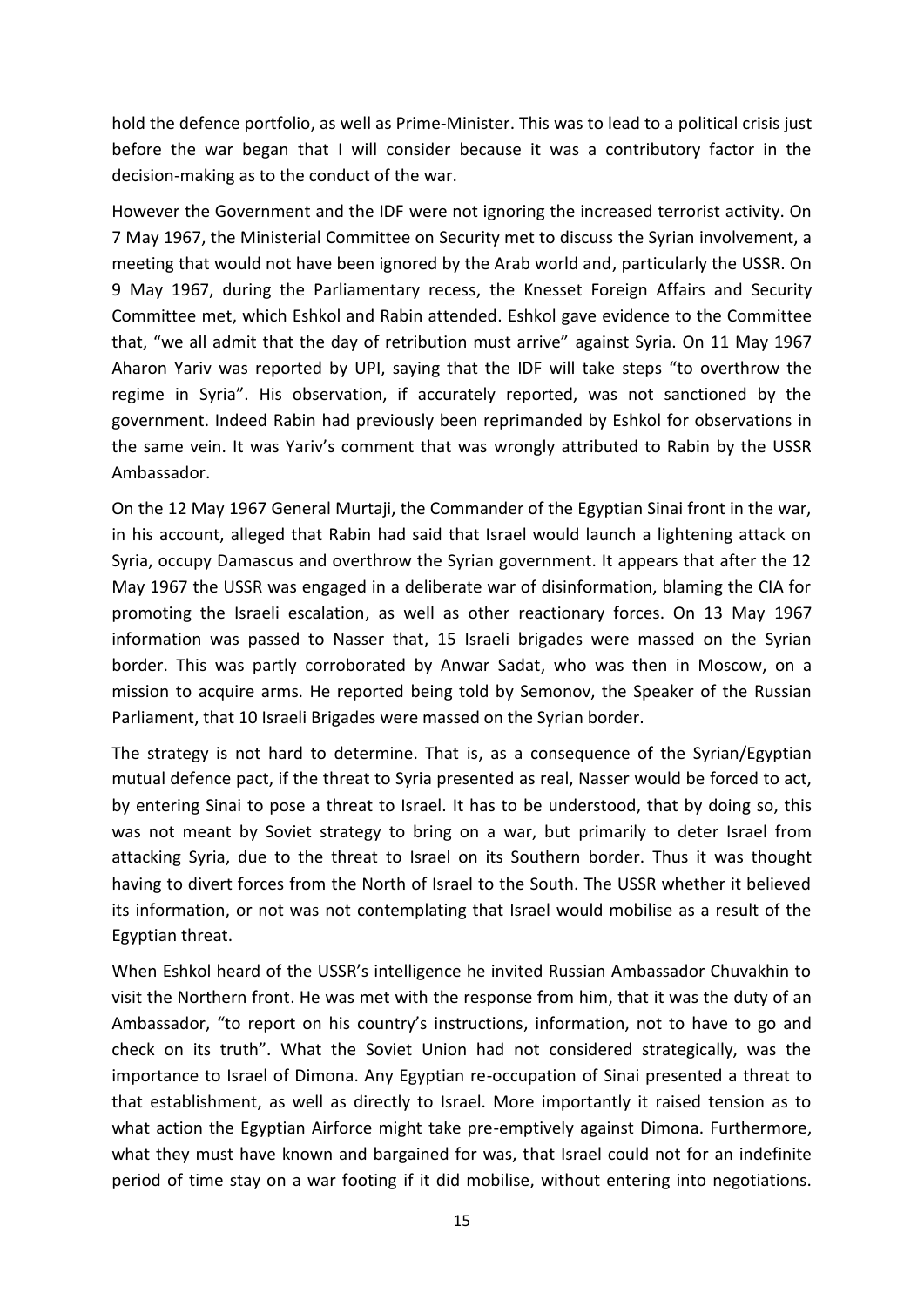These would lead, by their world view, into concessions by Israel, enhancing the position of the USSR in the eyes of the Arab world. What they had not considered, contrary to the views of the USA, British and French military, was that Israel would through economic and military necessity go to war, and if there was war, win.

Israel had scheduled, from 1966, despite widespread international objection, and from Ben- Gurion, for the first time, its annual Yom Ha'Atzmaut military parade in West Jerusalem for the 15 May 1967. Such a parade by International opinion and that of Ben-Gurion was viewed as a provocation.

Egypt started to move troops into Sinai on 14 May, news of which was passed to Eshkol and Rabin at the parade. By then because of Russian and Egyptian propaganda as to a potential great Arab victory to throw the Zionists into the sea, tension was high in Israel. The Egyptian action added to it, an action that was gradually reinforced. However the Intelligence gained by the IDF and the CIA was that the deployment of troops was initially, and continued to be, on the defensive.

However on the 17 May 1967 Egyptian Migs overflew Dimona, penetrating Israeli airspace and were not intercepted by the IAF. This caused major military alarm, as did the increasing build-up of forces in Southern Sinai, posing a potential threat to Eilat and Dimona. Nasser's intention, in the event of conflict, he later wrote, was to recover the whole of the Gulf of Aqaba, cutting off Eilat from Israel.

The build up to war was increased by Egypt. On the 18 May 1967 Nasser requested the withdrawal of UNEF forces from Sinai. This presented U-Thant, the Secretary General of the United Nations and General Odd Bull the American Commander of UNEF, with a problem. Legally UNEF could only remain on Egyptian soil with the permission of the Egyptian government (Nasser), and thus, as U- Thant argued correctly, with the withdrawal of consent, there was no option, despite strong USA and Israel objections, but to comply, which U Thant and Odd Bull did. Significantly UNEF gave up control of the Straits of Tiran which Egyptian forces then occupied. On 21 May 1967, Nasser ordered that the Straits of Tiran were to be closed to all Israeli shipping. This he understood, and had known since 1956, Israel considered to be a *casus belli,*(cause of war).

On 26 May 1967 Nasser addressed the Trade Union Confederation in Cairo to rapturous applause. There was no doubt by this date that the Arab world considered that Arab forces were at last going to destroy Israel, and that the Palestinian refugees were going to recover Palestine. Read the slide below carefully.

He does not say there is going to be war, but "if we are attacked". Nevertheless such documents that have become available, following the collapse of the Soviet Union, reveal that Nasser contemplated a pre-emptive strike against Israel on 27 May 1967, only to be dissuaded from doing so by the Soviet Union, particularly Mr Gromyko.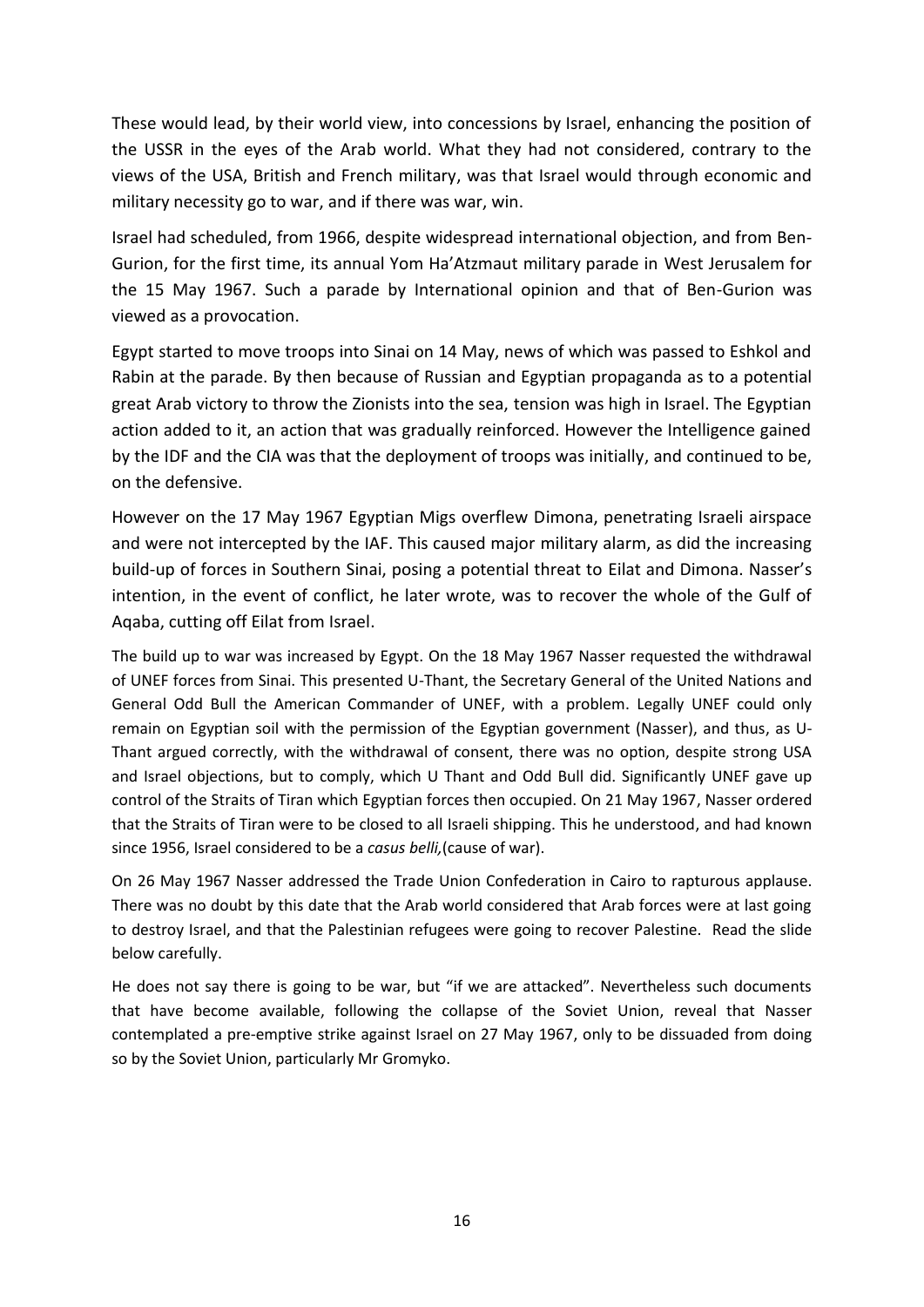"The Arab world to-day is different from the Arab world of ten days ago, and the same is true of Israel. The Arabs are firmly resolved to realise their rights and they will restore the rights of the Arabs of Palestine. We are confident of victory over Israel...the blocking of the Straits means entering into an all-out battle with Israel. This requires preparations. When we felt ourselves to be ready, we did this... If we are attacked, it will be war and our fundamental objective will be the destruction of Israel."

What Nasser said to the Trade Union Confederation in Cairo (26 May 1967)

This was because firstly; the Soviet Union did not want a war and; secondly they were concerned at what the USA might do, bearing in mind the diplomatic moves that were then being made by Eban which I will refer to. Indeed Nasser was stoking up the Arab population, based on information received from Field Marshal Amer, that his forces would win a stunning victory. The truth was that the Egyptian forces in Sinai were largely in disarray because, between 23 May and 5 June 1967 it had been unclear to them whether they were meant to be on the offensive or defensive. That is why Amer was considerably relieved when Nasser called off his proposed pre-emptive strike on 27 May 1967. Furthermore Amer was informed by his field commanders that the forces in Sinai had not been trained for offensive action, but had been trained for defensive action. There had been no training in Sinai since 1956 which had been demilitarised. Against this all the Israeli divisional commanders had fought in 1948 and 1956 and had been thoroughly schooled as an offensive force. Nasser and Amer were faced strategically with three options following the deployment in Sinai, firstly; a pre-emptive strike against Israel; continue to escalate the situation and force Israel to strike first or; de-escalate and lose face in the Arab world. The second option was chosen for them by Israel. Nasser had approved a limited action, Operation Lion which was the plan to cut off Eilat and part of the Negev including Dimona by counter-offensive, which if successful, could be expanded to an attack on Israel proper from the South and East, by Jordan.

It is important now to consider what was happening in Israel. From the 19 May 1967 Israel mobilised, to counter the steps taken by Egypt. The first call-up mobilised 80,000 reserves. This had a devastating impact on Israeli economic and social activity. It also had an enormous emotional impact on Jewry internationally. Within Israel, women and those too old or young to be mobilised as frontline troops, or as service personnel, were engaged in building bomb protection and also digging graves. Volunteers from around the world were being flown in by El Al to replace male workers conscripted. There was an enormous fear of what war might bring in casualties, both civilian and military and property devastation. Within the political establishment there was primarily concern as to how war might be averted. The government was split between 'hawks' and 'doves' as to what action should be taken. Initially it was the doves led by Eshkol that dominated. Following the closure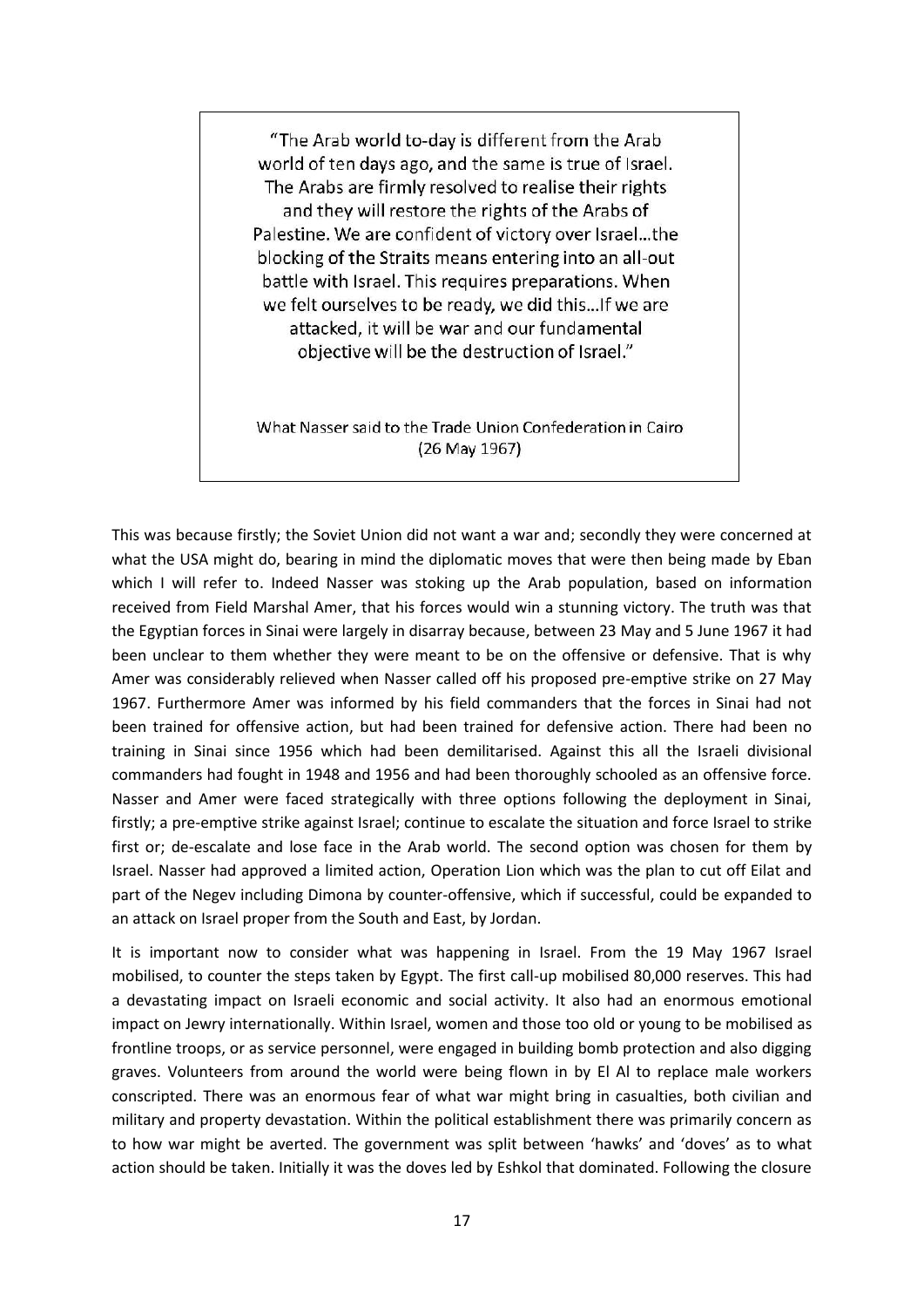of the Straits of Tiran Abba Eban lobbied to be sent on a diplomatic mission. He was despatched on 23<sup>rd</sup> May 1967, first to Europe.

When visiting De-Gaulle in France all that was gained was a warning that it must not be Israel that took pre-emptive action, a step that would sour severely relations between France and Israel. A positive response was received from Britain. Prime Minister Harold Wilson posited the idea of an international armada to travel through the Straits of Tiran The British cabinet was however split between the pro-Zionists led by the Prime Minister and Richard Crossman, and the Anti-Zionists led by the Foreign Minister George Brown and Richard Mayhew. At first President Johnson and Dean Rusk for the United States were prepared to entertain the idea. Johnson was very much a pro-Zionist as was his aide Walt Rostow a Jew. Support was voiced by Scandinavian countries, but as time passed nothing happened. The idea, in both the USA and Britain, was killed off by their military advisers who pointed out what might happen if the ships were fired on, whilst escorted by their respective navies, which would then retaliate. That could result in the West being drawn in to a conflagration with dire consequences. Johnson developed a mantra, telling Eban that, "Israel would not be alone unless it decides to go it alone", which Eban misinterpreted as meaning that Israel would not be alone. Johnson had been repeatedly advised by the military and the CIA that, in any event, their view was that Israel would win a comprehensive victory against the Arabs. Indeed Robert MacNamara told Eban on 26 May that the view of the Chiefs of Staffs and CIA was that the Egyptian forces were deployed on the defensive. This was still being confirmed by Yariv to Rabin and the Israeli military. By 28<sup>th</sup> May 1967 Eban had returned empty-handed, but was obfuscating as to whether his diplomacy had succeeded, suggesting that there would be an armada of ships to sail through the straits. He advocated a further delay of up to three weeks to give time for diplomacy to succeed. This added to the tension and nearly caused a cabinet and military crisis. It did result in Eshkol sending Meir Amit the head of Mossad to Washington, as a result of information received from the Embassy there. Clarification was required as to the views of the United States to Israel unilaterally taking action. By June  $1<sup>st</sup>$  it had been clarified that Johnson's alleged commitment to an armada was not as strong as Eban had described. The President could give no guarantees as to an armada, nor military support to Israel. Amit clarified that the White House and CIA expected that Israel was likely to take action. When Amit asked if that was approval or disapproval, there was silence, which Amit and a dumbfounded Eshkol and Rabin understood as being a green light. They realised they had been misled by Eban or he had misunderstood what President Johnson was seeking to convey to Israel. There was an understanding of Israel's position by the USA, the relationship would not to be impinged if Israel did now act alone.

On the 28 May, before Eshkol decided to broadcast to the Nation, the cabinet decided, before Amit's report and despite opposition from a vociferous minority led by Allon, to delay a further three weeks for further diplomacy to take place. Eban confidently advised that Israel would not be alone.

Eshkol's broadcast on Israel National radio was a poor performance. He was, in part, probably as a result of tension, incoherent and failed to follow his script. He also spoke of the need for further diplomacy. The media the following day was condemning of his performance, asking the question whether he should continue as Defence Minister. There was a clamour for Dayan to be brought back, but not necessarily as Defence Minister.

It was not only Eshkol that was suffering from the tension. Rabin had been trying to hold the balance between the wishes of the politicians to pursue diplomacy and that of his general staff who were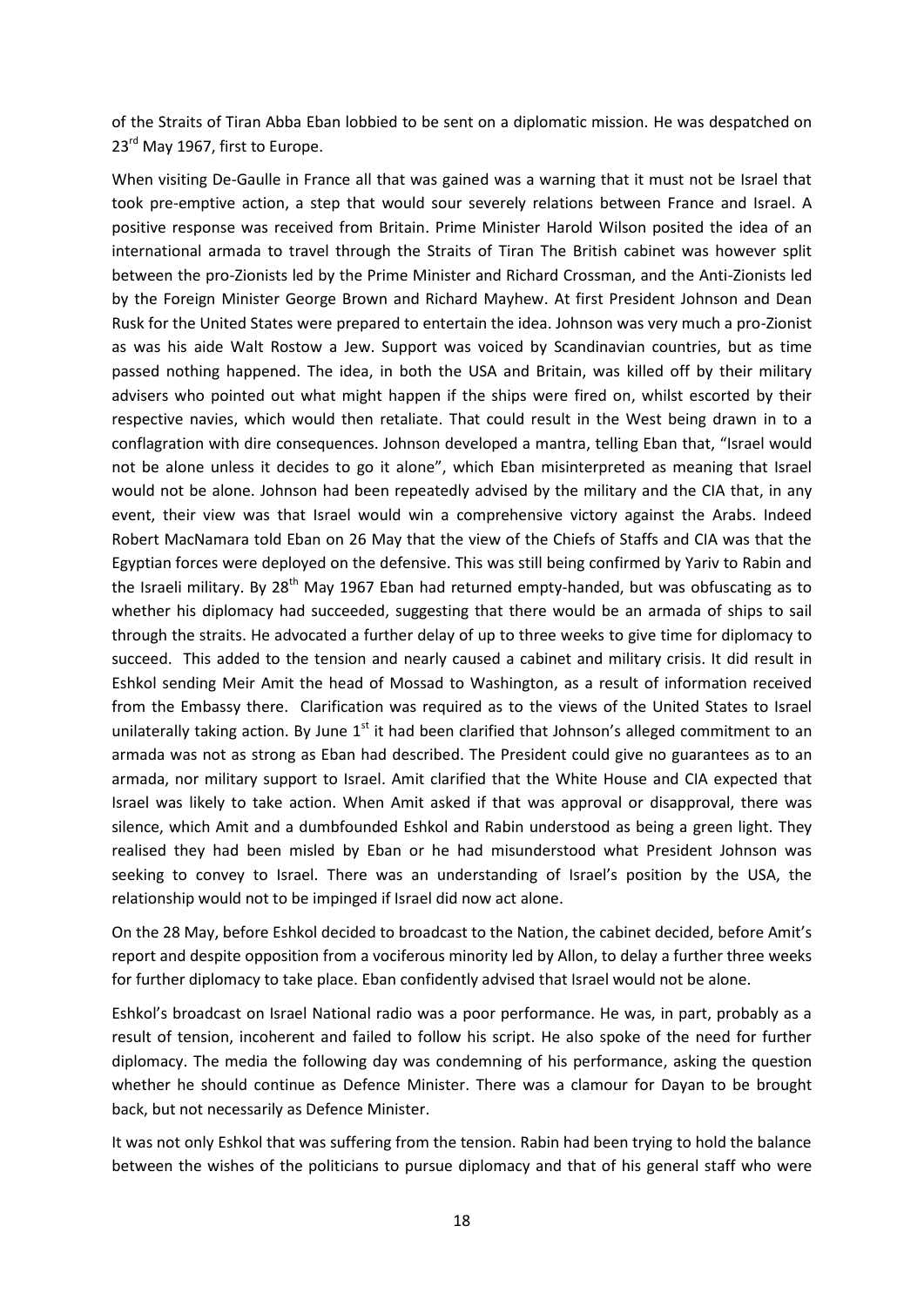anxious to strike. Additionally, there was disagreement amongst the Staff, as to where to strike, the dispute coming to a head on May 22 1967. Rabin favoured a limited offensive to destroy the Egyptian Airforce and seize Gaza, (*codename Atzmon*), as well as seizing the Golan Heights (*Schlieffen Plan*). His intention then was to trade off Gaza against the opening of the Straits of Tiran. The remainder, led by Gavish and Weitzman, wished for a major offensive to destroy the Egyptian forces (*Kardom*). All these plans had been conceived and drawn under Rabin's direction and Chairmanship. Neither plans affecting Sinai favoured the permanent acquisition of land. Before this meeting Rabin had attended at the Cabinet in the morning. He tried to persuade the cabinet to change its position, but the meeting had been dominated by Moshe Shapiro, the arch dove, and leader of the National Religious Party. After the meeting Shapiro had berated Rabin. Rabin then had two further meetings that day. The first when he was summonsed to Sde Boker to meet with Ben- Gurion, who again berated him for having put Israel in a position where Israel should have to go to war, without support. He surmised that thousands of lives would be lost, which Rabin, in any event, greatly feared. Rabin had wanted to discuss his plans with Ben- Gurion but left. He then met with Moshe Dayan who offered him no support or advice in the position he considered himself to be in, nor did he support *Atzmon,* as contrary to Ben-Gurion, Dayan thought that the IDF was actually powerful enough to destroy the Egyptian Army, as it had done in 1956, but then with help. By this time, with the permission of Eshkol and Rabin, Dayan had toured the Southern Front and talked to the front commanders. His lack of empathy or understanding, severely depressed Rabin, who succumbed by the end of the day too tiredness and nicotine poisoning. He was put to sleep for 36 hours by the chief medical officer, having suffered a severe anxiety attack. Before treatment Rabin summonsed Ezer Weitzman, offered to resign as Chief of Staff, and pass command to Weitzman. Weitzman told him not to be hasty, but Weitzman the following day convened the general staff, informed them that he was now the acting Chief of Staff. He cancelled the plans for '*Atzmon'*. They all agreed that Rabin had been too cautious and had given the government the wrong message about potential casualties. They wanted to meet with the government and thought with Weitzman they had their chance. Hod particularly was optimistic and believed that '*Moked'* would succeed. Weitzman however had over-estimated his power. He instructed the general staff to prepare for battle on 25 May 1967, with the intention of presenting their plans to Eshkol later that day. He had devised a plan called '*Axe 2'*. This incorporated all the previous plans but envisaged the IDF capturing the whole of Sinai. To implement the plan it was necessary to move two of the divisions already at their starting points in Sinai, overnight on 24/25 May 1967, to different starting positions in Sinai, a manoeuvre moving thousands of men and vehicles. The Divisional Commanders, when the order to attack did not materialise were not happy, when the command came later, to return their troops to their previous positions.

Eshkol refused to attend the proposed meeting as Eban had left on his diplomatic mission on 24 May, leaving Gavish and 2 of his divisional commanders livid. The Generals therefore lost confidence in Weitzman as being able to manage the government and being able to read the political view, as Rabin had managed for the previous three years, understanding the political implications of events.

On the 25 May 1967 Rabin, having recovered sufficiently, returned to command. After discovering what Weitzman had done, with Eshkol's consent, recalled Haim Bar-Lev from Paris and appointed him Deputy Chief of Staff, moving Weitzman to Chief of Operations branch.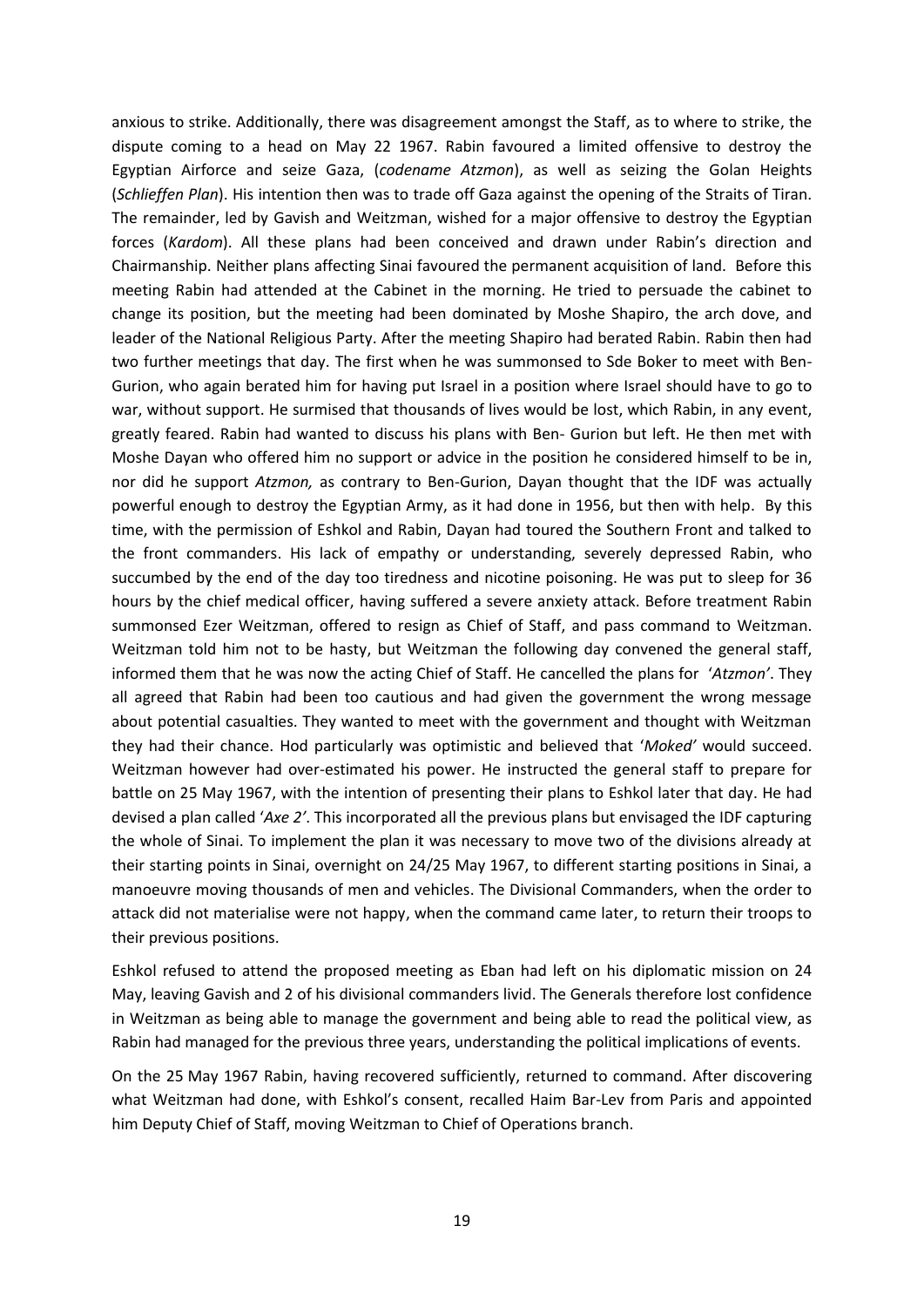Rabin no longer felt isolated, and was able to cease vacillating between the government and general staff, re-assuming the unequivocal position of spokesman for the IDF. From 25 May 1967 he was able to concentrate solely on the military's perspective of the situation, presenting this to the government, with Bar-Lev co-ordinating the tactical arguments of the military staff. This did not diminish Rabin's position, nor the fact that for the previous eight years he had been Chief of Operations, Deputy Chief of Staff and Chief of Staff. He, without doubt, was responsible for the battle-readiness of the IDF, its equipment; and was thus responsible for the resulting victory. It was he that Eshkol, as Defence Minister, relied on and consulted from the end of 1963; and to whom the politicians as well as the population admired and respected, accepting his view on strategy and tactics.

Weitzman finally destroyed his position on June 1. As Moshe Dayan was making his way to the Prime-Minister's office to be sworn in as Minister for Defence. Weitzman stormed into the Prime Minister's office demanding to be reappointed as deputy Chief of Staff, falsely telling Eshkol that Bar-Lev was not popular with the commanders, and accusing Eshkol of putting the State of Israel at risk, he being responsible for the possible destruction of Israel and the casualties that would follow, by his continuing delay. Weitzman thereafter was side-lined by both the political elite and the military until the end of the war.

On May 30 1967 at a meeting of Mapai, 2 days following Eshkol's broadcast, the party members, as a result of media and alleged popular demand, forced Eshkol to concede the Defence portfolio, demanding that it be given to Moshe Dayan. This resulted in Rafi being brought into the coalition, rapidly followed by Gachal, led by Menachim Begin, who became a Minister without Portfolio. Begin had in fact sounded out, days before, Ben-Gurion, as to whether he would return as Prime-Minister, but the latter was not in favour of a general war which of course Begin was, seeking from the war, the advantage of gaining territory for a greater Israel.

These political events solved problems that had arisen amongst the general staff that had favoured Yigal Allon becoming Minister of Defence. Allon was the leading hawk in the Cabinet and a former commander in the Palmach, to which all, apart from Weitzman, had belonged, or served under him in the IDF. Dayan had sought the position of Commander of the Southern front which would have displaced Gavish, causing another crisis as Gavish was not prepared to stand aside, but that was avoided by Rafi joining the Government and Dayan becoming Defence Minister. Following his tour of the Southern front at the end of May he was made aware of the war plans and had approved of them.

The die was now caste. Eshkol with his Cabinet, at Rabin's request, agreed to meet with the Chief of Staff's Committee at the Pit in the morning of June 2 1967; when the war plans were outlined to them. By then, through the influence of Bar-Lev and Dayan, '*Atzmon'* had been shelved, and Rabin's original plan for the destruction of the Egyptian Airforce by pre-emptive strike and its army in Sinai, were approved, with the strike to take place at 8.50 a.m. on the morning of June 5 1967.

The Six day War was the result of a series of political miscalculations. The IDF believed that the main threat to Israel's security was Syria through terrorist raids emanating from Jordan. The strategy was to punish Jordan, and thus use Jordan to stop the raids. Additionally to provoke Syria which would enable the IDF to strike back firmly and seize the Golan Heights. This was a miscalculation so far as the government were concerned as it had not territorial ambitions or the wish to provoke a war. The